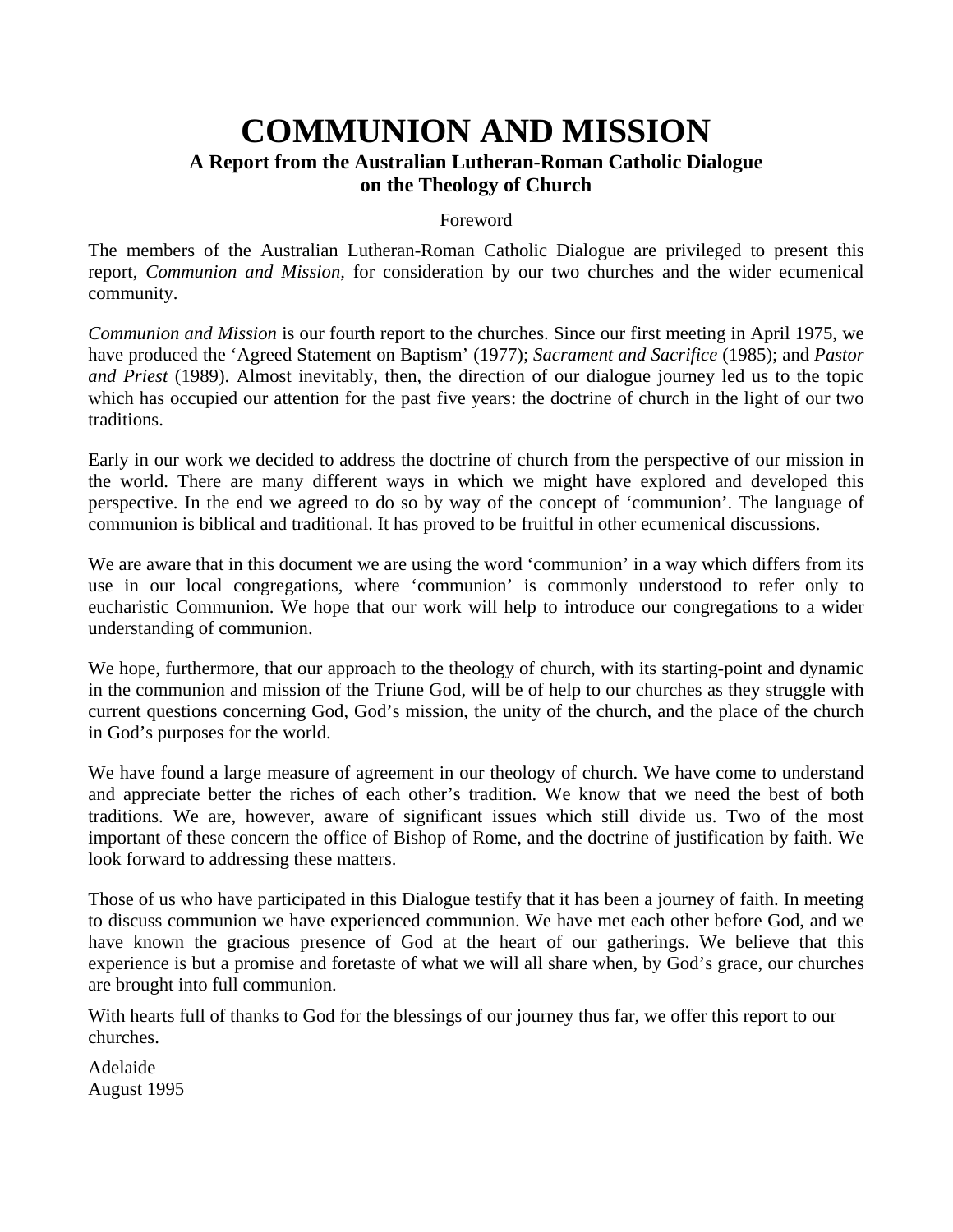### **Communion and Mission**

### *I. Communio: A Developing Understanding*

### **BIBLICAL FOUNDATIONS FOR CHURCH AS** *COMMUNIO*

1. Communion between God and creation, particularly between God and people, is one of the fundamental themes of the Bible. According to the biblical record, the story of human existence is the story of the creation, disintegration, and renewal of the relationship between God and God's creatures. Man and woman were created in God's image, to be in communion with their Creator, with one another, and with creation (Gen 1:26,27; Gen 2:15). But human sin broke the relationship between God and people. It brought disintegration to human communities and caused men and women to live in discord with the environment (Gen 3;4;11:1-9; Rom 8:18- 22).

2. Sin, however can never thwart God's creative purposes. God set in motion his plan to deal with sin and its effects by selecting one nation to be his special people. Although this nation, Israel, was repeatedly unfaithful to God and the covenant, God nevertheless continued to send prophets to call them to return to the covenant relationship (Hos 6:1; Amos 5:4). When Israel faced national defeat and mass deportation, God promised to make a new covenant with his people (Jer 31:31-34), to bring the Gentiles to worship him (Isaiah 60), and to establish universal peace (Isa 65:17-25). God announced that the age of the fulfilment of these promises would be inaugurated by the coming of the servant of God, the righteous king (Isaiah 49 and 53).

3. The promised era began with the birth of Jesus Christ. He is Immanuel, 'God with us' (Matt 1:23). Jesus was without sin; nevertheless he entered fully into the human situation to redeem people from the power of sin and give them a new relationship with God (1 Pet 2:24; 1 John 2:1,2). Early in his ministry Jesus called twelve apostles who, together with the Christian prophets, became the foundation of the church, the new people of God (Eph 2:20). The church was foreshadowed in the community of disciples who gathered around their Lord to hear the good news of the kingdom of God (Luke 8:1-3). The table fellowship which they had with their Lord –and with the poor and outcasts of society (Luke 15:1,2) – was a foretaste of the feast to come (Matt 8:11; Luke 16:19-24). When the Lord celebrated the Last Supper with his disciples they became participants in the new covenant in his blood. Thus they received the blessings of the messianic age, which had been promised by the prophets (Matt 26:28; Jer 31:31-34).

4. Throughout his life on earth the Lord Jesus was God's Suffering Servant, obedient to his Father even unto death (Phil 2:6-8). Jesus, the Lamb of God who bears the sin of the world (John 1:29), suffered the full consequences of humanity's broken relationship with God (Matt 27:46; 2 Cor 5:21). On the cross was revealed the depth of God's love: the Father gave up his Son (John 3:16; Rom 8:32). By suffering and dying - the righteous for the unrighteous - Jesus dealt with sin and removed the barrier which stood between people and God (Matt 27:51; Eph 2:14-18). And by raising the obedient Son from death and naming him Lord, the Father declared that reconciliation has been accomplished (John 19:30; Rom 4:25).

5. After Easter the Lord commissioned and sent the disciples to be his witnesses and to begin the apostolic task of proclaiming to all nations the forgiveness of sins and new life in Christ's name (Acts 2:38,39). Christ sent his Spirit upon them to be their comforter, counsellor, teacher, and guide. Empowered by the Spirit, the disciples went into the world and proclaimed the good news: 'God has reconciled you to himself; we beg you, be reconciled to God!' (2 Cor 5:18-21; Co! 1:20).

6. The reconciliation effected by Christ is realised by the work of the Spirit, who creates *koinonia* through the gospel, proclaimed in word and sacrament. *Koinonia,* often translated as 'communion' or 'fellowship' (2 Cor 13:14), 'usually signifies a relationship based on participation in a shared reality' (ARCIC 11,1 [12]). Its basic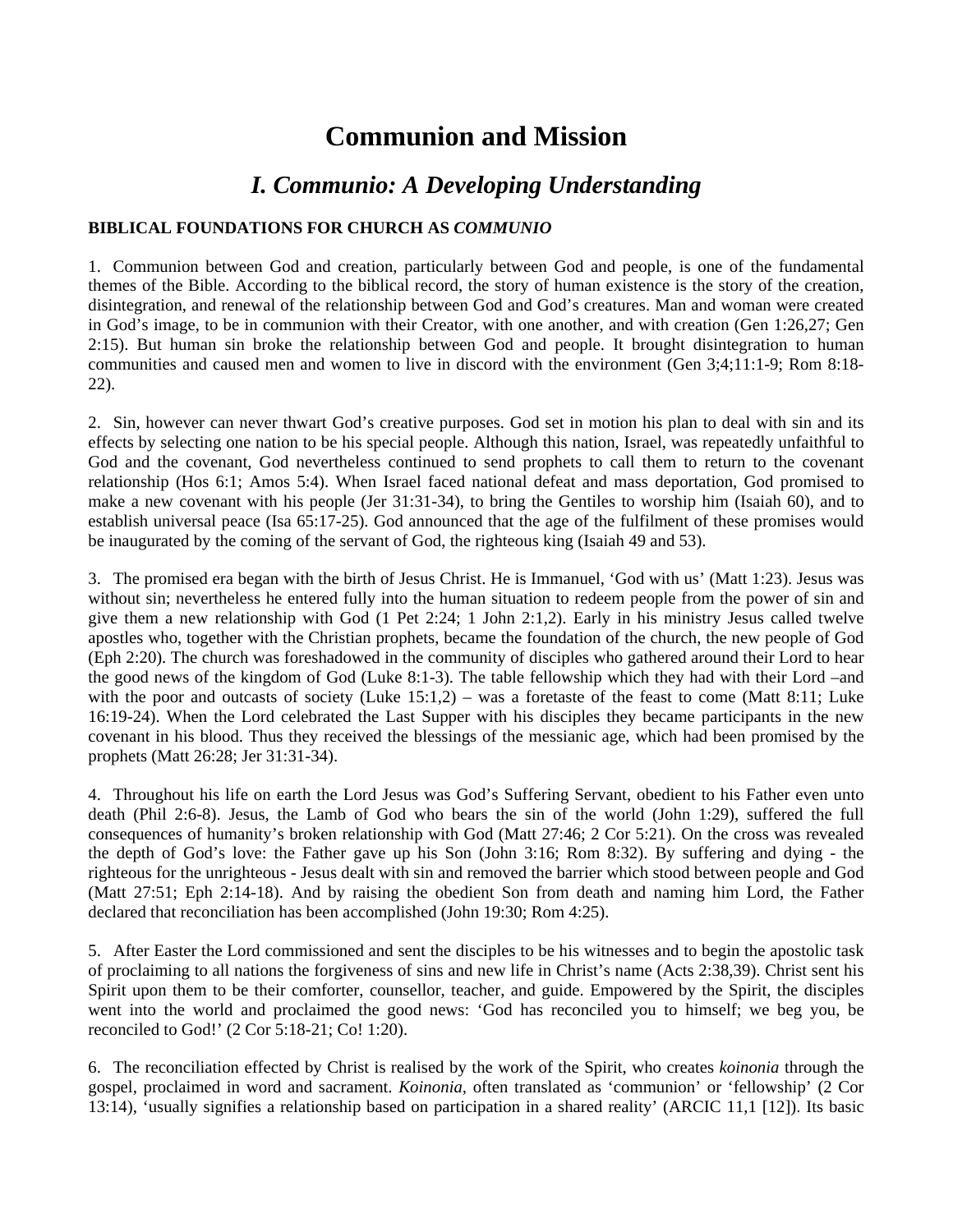verbal form means 'to share', 'to participate', 'to have part in', 'to have something in common', or 'to act together'. Through the gospel the Spirit calls people to faith in Christ. In the sacrament of baptism the Spirit incorporates believers into Christ's body and grants them a share in his death and resurrection (1 Cor 12:13; Rom 6:3-11). Fellowship with Christ also brings fellowship with the Father (1 John 1:3) and with the Spirit (2 Cor 13:14). And all those who are in fellowship with Christ have fellowship with each other as members of the one body (Rom 12:5; Gal 3:28). This fellowship of believers finds expression in common faith and worship, and in the sharing of meals and resources (Acts 2:44-47; 2 Cor 8:1-15). Above all, the gift of fellowship, anticipated in the fellowship meals of Christ, is expressed and renewed in the eucharist, as the Apostle Paul teaches:

The cup of blessing that we bless, is it not a sharing *(koinonia)* in the blood of Christ? The bread that we break, is it not a sharing *(koinonia)* in the body of Christ? Because there is one bread, we who are many are one body, for we all partake of the one bread. (1 Cor 10:16,17)

7. The New Testament portrays communion or fellowship in a variety of images. For example, the church is the people of God (1 Pet 2:9-10), a flock (John 10:14; Acts 20:28,29; 1 Pet 5:3-4), a vine (John 15:5), a bride (Rev  $21:2$ ; Eph 5:22-33; cf Gen 2:21-25) and a temple (Eph 2:19-22). St Paul emphasises that the church is the body of Christ. Individual believers are members or parts of Christ's body (1 Cor 6:15; 1 Cor 12:27; Rom 12:4,5). These images and others seek to express the believers' intimate relationship with the Triune God and with one another in Christ. The reality to which these various images point is the shared life with the Father and the Son through the Spirit.

8. The fellowship of believers is still, however, impaired by sin. The writings of the New Testament do not hide the strife and the divisions in the first Christian communities. Such breakdowns in unity are recognised as hindrances to the acceptance of the gospel by others (eg 1 Cor 14:23-25). Since we are called to unity in Christ, we need to encourage each other to live in such a way as to maintain that unity (Eph 4:3). We thank God that already now in the Lord's Supper we experience a foretaste of the perfect communion of heaven (Luke 22:30). In the age to come, God will continue to live among his people. They shall see God face to face, and with the hosts of heaven and all creation they shall join in endless praise (Rev 21:3-4 5:11-14). Then the communion of creation with God and of creation with itself will be made perfect.

### **THE CHURCH AS** *COMMUNIO:* **THE FIRST MILLENNIUM**

 $\overline{a}$ 

9. The picture of church which emerges from the biblical testimony is that there is only one church even though there are many churches. A continuing question which the early Christians had to face was how the many churches could possibly constitute one church. A key to interrelating the one church and the many churches lies in the concept of church as communion. Just as the Trinity is one, so the church, even though it consists of many churches, is nevertheless one. The single church, conscious from the beginning of its oneness in the Holy Spirit, spread as the word of the Lord grew and the Spirit created local congregations. The earlier letters of Paul bear strong witness to his sense that it is truly one and the same church that is present in Thessalonica, Corinth, and Rome. And the letter to the Ephesians teaches that there is only one church in the whole world because 'there is one body and one Spirit, just as you were called to the one hope of your calling, one Lord, one faith, one baptism, one God and Father of us all' (Eph 4:4-6).

10. The oneness of the church, given by the Spirit and expressed primarily as 'one body', is also seen in what Christian communities have in common: faith, sacramental celebration, and witness. This 'having the same things in common is the foundation of the concept of *communio* (Acts 2:42-47). Because Christians and their churches share essential things in their life in Christ, they are 'in communion' with one another, and thus constitute one body, one church. In non-essential matters, however, it is not necessary for the unity of the church that Christians have everything in common (Acts  $1.5:28$  $1.5:28$ ).<sup>1</sup>

<span id="page-2-0"></span> $<sup>1</sup>$  In the third century St Cyprian could write: 'We know that some [bishops] do not wish to depart from some thing about</sup>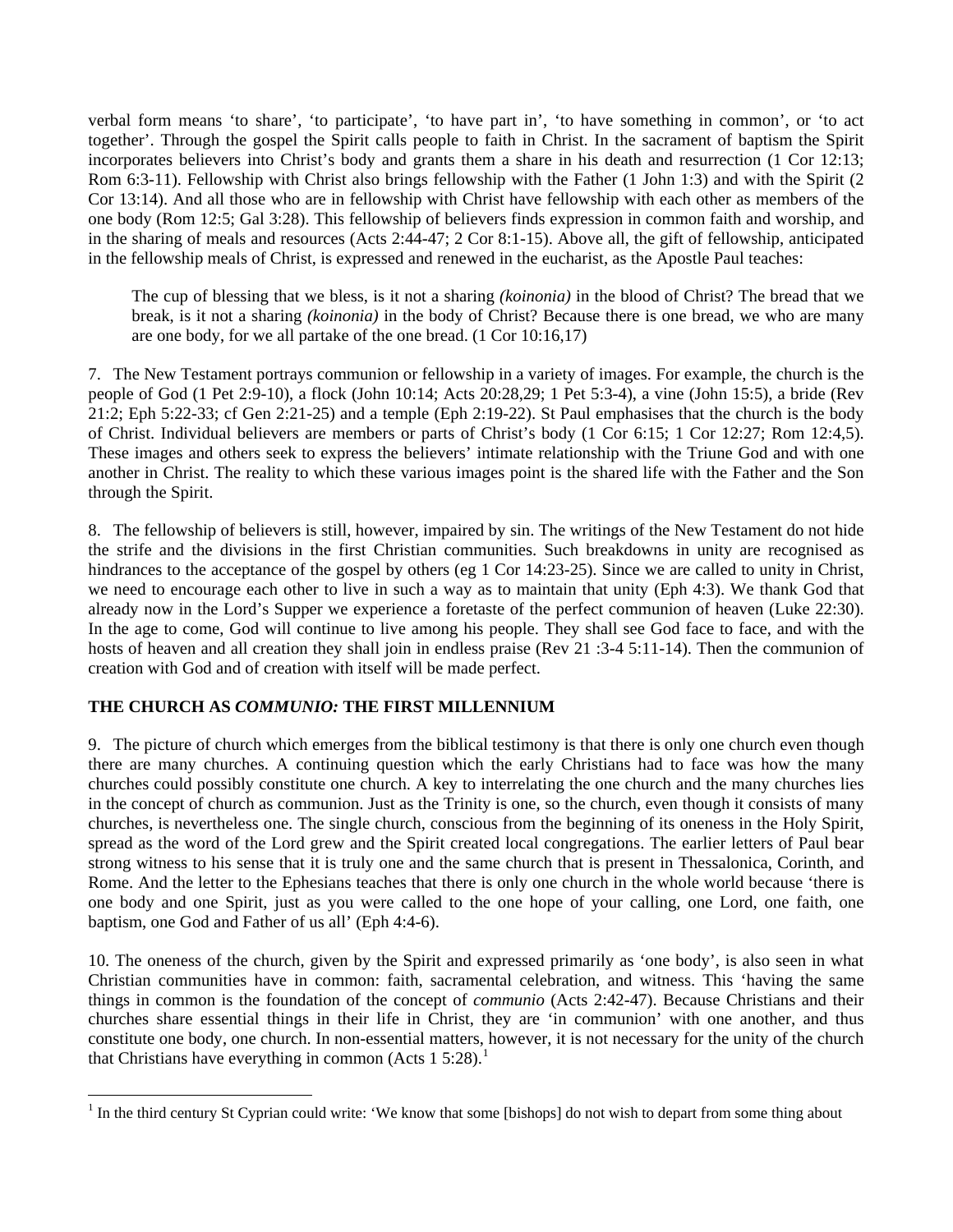11. In the usage of the early churches, *communio* became a term denoting the unity among Christian communities all over the world. 'Peace', 'love', 'harmony', and 'concord' were also used as synonyms of *communio* or *koinonia.* These terms were used interchangeably in reference to the community of the churches.

12. In many of the Fathers the *communio sanctorum* referred to the sharing in holy things *(sancta),* that is, faith and the sacraments, especially the eucharist. Other Fathers tended to interpret *communio sanctorum* as the common life with the saints *(sancti),* that is, with the confessors, martyrs, and baptised faithful.

13. Another expression of communion involved the bishops of the sister churches meeting in synods to formulate commonly-held apostolic beliefs. The more widespread the concerns, the more broadly-based were the synods. Eventually, local synods were replaced by provincial synods. In the year 325, at Nicea, the church held its first ecumenical council (literally, a council representing the 'whole wide world').

14. The challenge of a variety of heresies was a major factor in moving the church to establish the canon, or list of sacred writings as the norm of faith, and to underscore the role of bishops in articulating the apostolic faith which lived in their churches. The essential condition for being in the communion of the church was to be in communion with one's local bishop, which meant professing the faith of the church as it was taught by the bishop.<sup>[2](#page-3-0)</sup> Profession of this faith was required when a person entered the Christian community by baptism. Perseverance in the same faith was a condition for sharing the eucharist which the bishop celebrated for his church.

15. The doctrinal controversies and heresies of the fourth and fifth centuries presented the churches with the continuing challenge of maintaining communion among themselves. Indeed, the seven ecumenical councils from Nicea to Second Constantinople are, apart from their obvious doctrinal significance, evidence of monumental efforts on the part of all of the churches to remain in communion with one another.

16. One necessary component in the concept of *communio* was oneness of faith; another was the sacramental element. Baptism in the Triune name created a people who had a common origin, a common faith, a common calling, and a common hope. Baptismal communion, together with eucharistic communion, furnished the sign and proclaimed the reality of communion in the church. Participation in the eucharist and ecclesiastical communion were virtually interdependent. Thus Christian faith and its sacramental expression were the essential bonds which linked the bishops, and through them the many local churches, in the communion of the one church $3$ 

17. *Communio* in the eucharist was also the visible expression of the bond that united the Christians of a local church with their bishop and with one another. Thus communion could be expressed in terms of faith and of sacramental life, and also in terms of evolving ecclesial structures. But the early churches had developed no formal theology of *communio.* History presents it to us as being above all a reality lived from day to day in the constant give and take of a universal and ordered communion of believers.

18. The bishops established and maintained the links between one local church and another. Every bishop,

which they are convinced and do not easily change their opinion. But without breaking the bond of communion and concord with the other bishops, they nevertheless retain their own particular usages. In this matter we neither wish to restrict their liberty nor to lay down a law' (Letter 72, 3. CSEL II 1/2, 778).

<span id="page-3-0"></span> $2^2$  See Pastor and Priest: A Report from the Australian Lutheran-Roman Catholic Dialogue on the Ordained Ministry in the Life of the Church, 1990, p 6, par 13-15.

<span id="page-3-1"></span> $3$  Toward the middle of the second century, when Polycarp, bishop of Smyrna came to Rome to discuss the dispute over the dating of Easter with Pope Anicetus, the two bishops failed to reach agreement. This, however, did not make them break the ecclesial unity existing between them. Irenaeus reported, 'They still communicated one with the other' (Eusebius *Ecclesiastical History,* V 24, PG 20, 505-508). In spite of their difference of opinion and their failure to reach agreement, the bishop of Rome let the visiting bishop celebrate the eucharist in his own community and in his presence.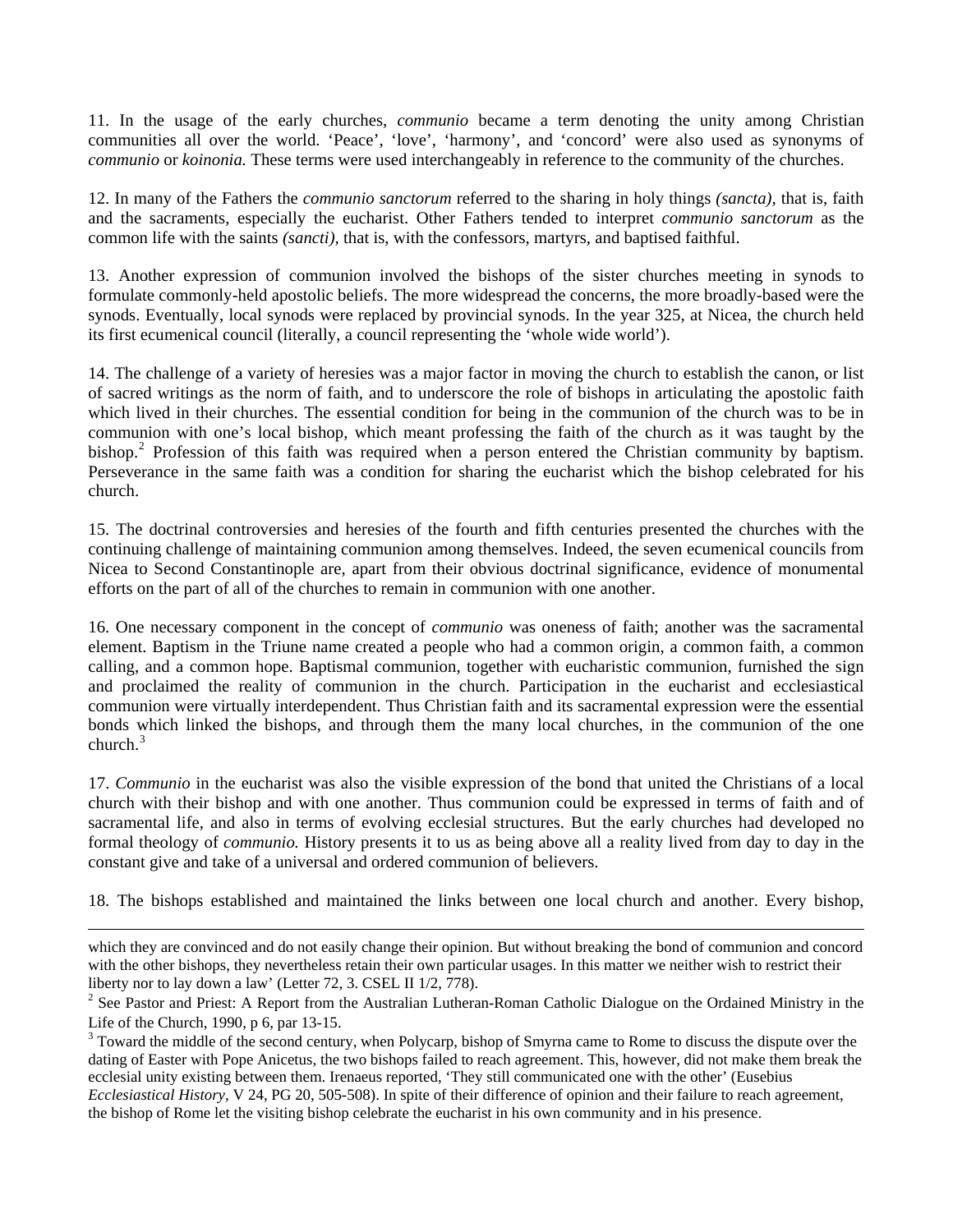especially the metropolitans, kept a list of churches in the whole Christian world with which they were in communion. Such a list served as a register of addresses to which letters of communion could be sent and from which such letters could be accepted. An incoming letter of communion was valid only if it came from a bishop whose name appeared on the list. These letters of communion or peace were, in fact, a further sign of ecclesial communion, intimately connected as they were with eucharistic communion. Bishops issued letters of communion so that Christians travelling outside their own country could have access to the eucharist and to hospitality in other churches.<sup>[4](#page-4-0)</sup>

19. The participation of local churches in the communion of churches was given expression by the bishop's links with the episcopate as a whole, and particularly in his relationships with the oldest churches. During the first five centuries the church of Rome gradually became more prominent among the churches. It intervened in the life of distant churches, took sides in theological controversies, was consulted by other bishops on doctrinal and moral questions, and sent delegates to distant councils. The church of Rome came to be regarded as a kind of final court of appeal as well as the focus of unity for the worldwide communion of churches.<sup>[5](#page-4-1)</sup> A local church which was in communion with Rome was considered to be in communion with the whole church.<sup>[6](#page-4-2)</sup>

20. Sometimes, ecclesial communion and hence participation in the eucharist was severed by excommunication, that is, the breaking-off of relations. Christians who were guilty of grave offences against the faith (heresy), or against church unity (schism), or who were living scandalous lives, or were creating public controversies, were excommunicated until they repented and were reconciled with the church by their bishop. The severing of relations meant that the excommunicated church or person was first of all excluded from eucharistic communion. Reinstatement into the community of the one church was expressed primarily by readmission to the eucharist in churches already in communion.<sup>[7](#page-4-3)</sup>

21. In these various ways, then, the *communio* of which Paul wrote (1 Cor 1:9; 10:16) was given enduring and living expression. However, from the sixth century to the end of the first millennium, the churches began to go through a series of political and structural developments which shifted emphases away from earlier understandings of *communio.* Gradually, and largely as a result of the feudal context of local churches, the unity of faith came to be expressed in ways which placed more emphasis on legal structuring.

22. By the end of the seventh century (the end of the patristic period and the transition to the middle ages) the church had long since ceased to be a marginalised sub-group in society. Furthermore, as the church became more immersed in the feudal society and culture of its day, the civil structures began to impress themselves on the structures, modes of organisation, and leadership in the church. As the church interacted more vigorously with the mainstream of society, some of society's ways of organising itself began to overshadow the dynamisms of

 $\overline{a}$ 

<span id="page-4-0"></span> $4 \text{ In } 341$  the eighth canon of the Synod of Antioch dealt with the right to grant such letters. Bishops of people living in the country 'can give letters of peace which are to be accepted by everyone' (Mansi, *Sacrorum conciliorum... collectio* 2, 1131). These Christian passports had only to be presented to the local bishop and their holders would be received wherever they encountered other Christians. People bearing these letters would also be received as guests at the bishop's expense - a custom going back to the earliest times, and mentioned in the *Didache.* <sup>5</sup>

<span id="page-4-1"></span> $5$  The correlation between Peter and the bishop of Rome became stronger in the term of Pope Leo (d 461), who insisted that Peter continues to speak to the whole church through the bishop of Rome. It was also Leo who decisively intervened in the great Christological controversies and whose letter to Flavian of Constantinople in 449 provided the basis for the definitive formulation of faith two years later at the Council of Chalcedon.

<span id="page-4-2"></span><sup>6</sup> For a detailed treatment see *Papal Primacy and the Universal Church, Lutherans and Catholics in Dialogue* V, Paul Empie and T. Austin Murphy eds (Minneapolis: Augsburg Publishing House, 1974); *Peter in the New Testament,* Raymond E. Brown, Karl P. Donfried, John Reumann, eds (Minneapolis: Augsburg Publishing House, 1973); and 'Teaching Authority and Infallibility in the Church', *Theological Studies 40* (March 1979), 113-166. 7

<span id="page-4-3"></span> $7$  The excommunication of an individual could be formally imposed, as in St Cyprian's excommunication of Felicissimus (Letter 41, 2 CSEL II 1/2, 587,588). But in the majority of cases, where the misdeed was well known, as with those who apostatised from the faith during persecution, excommunication was understood as automatic. Official steps were taken only when the question of readmission arose.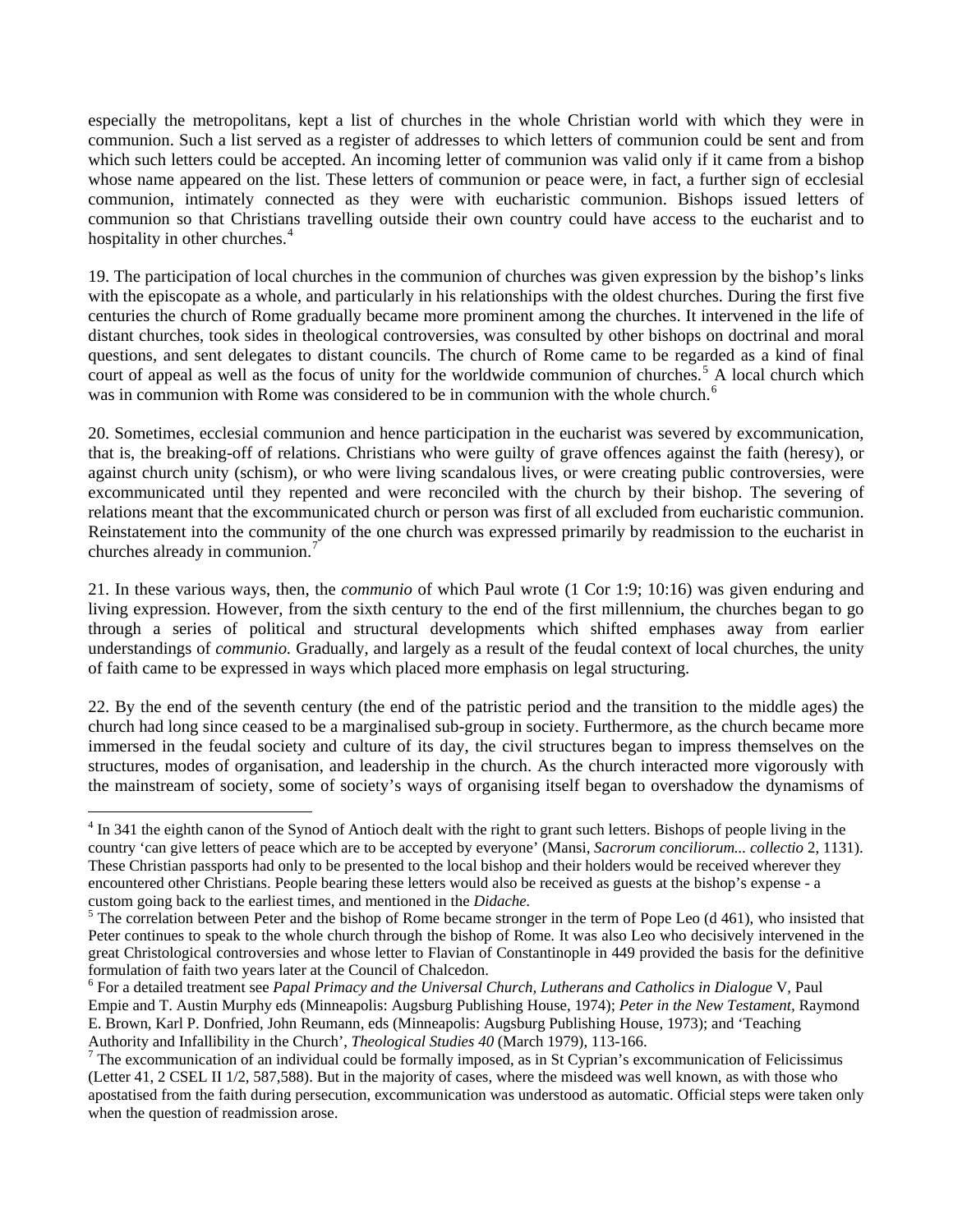lived communion and their further institutional expressions. The tragic schism of 1054 between the eastern and western churches was a striking symptom of the loss of a sense of lived communion as a predominant characteristic of relationships among the churches.

23. The schism of 1054 also signalled the beginning of a number of developments in the churches of the west which would make the expression of communion even more difficult to sustain: the growth and development of national church traditions without a corresponding growth and development of effective communication among the churches; competitive theologising among various schools of scholastic theologians; a decline in the consistency and quality of training of candidates for ordained ministry; and Rome's tendency to centralise institutional authority as a means of promoting unity among the churches and addressing areas in need of reform. These factors and others contributed further to an understanding of church unity which depended more on structured church order than on the different dimensions of lived *communio* which, in the earliest centuries of their existence, had reminded the churches of their oneness in the Lord.

### *COMMUNIO:* **THE LUTHERAN REFORMATION**

24. Church communion in its visible expressions was further ruptured at the time of the Reformation. The evangelical princes, pastors, and people believed that the gospel was not as central as it should be in the faith and life of the church. Since the bishops seemed unwilling to correct abuses in the churches, the Lutherans formed regional churches which were outside the jurisdiction of Rome.

25. The break with Roman ecclesial authority posed serious theological problems for Luther and his followers. Can a believer be in communion with God while not in communion with the church of Rome? How is the loss of communion with the church of Rome related to communion with the one, holy, catholic and apostolic church? How is communion with the church catholic to be recognised and expressed? For the recognition and expression of visible communion between churches, which matters are essential and fundamental and which are peripheral and optional? The response of the Lutheran confessional writings to these questions is sketched in the paragraphs which follow  $(26-31)$ .

26. Convictions concerning communio form a fundamental stratum of the Lutheran Confessions. The church's confessional statements were produced primarily to avoid schism and to maintain unity among Christians initially unity between the churches of the Reformation and the Roman Catholic Church, and subsequently among Lutherans themselves. The name given to the collected body of Confessional writings – the Book of Concord – is clear testimony to the confessional concern for communio. The documents themselves give expression to the faith by which people are bound together in the body of Christ, and lay the foundation for the practice of communion in the life of the church.

27. The primary Lutheran confession, the *Augsburg Confession*, presents the basic Lutheran approach to communio. This document was formulated in response to a plea from Emperor Charles V for the disputing sides 'to have all of us embrace and adhere to a single, true religion and live together in unity and in one fellowship and church, even as we are enlisted under one Christ' (*Augsburg Confession* Pref: 4). The document is conciliatory in tone. Its tendency to avoid polemics and its focus upon agreement between the churches underlines the Lutheran desire for fellowship and unity.

28. The Lutheran understanding of *communio* flows from the central doctrine of justification by faith. That is to say, it flows from the gospel of God's gracious forgiveness of the sinner for Christ's sake. Those who believe this gospel have what it says: they are forgiven; they have peace with God; they are reconciled to God. This restoration of communion with God depends in no way upon human merit or rituals. It is rather God's gift to all who believe the gospel and look in faith to Christ. This truth is succinctly presented in Article 4 of the *Augsburg Confession:*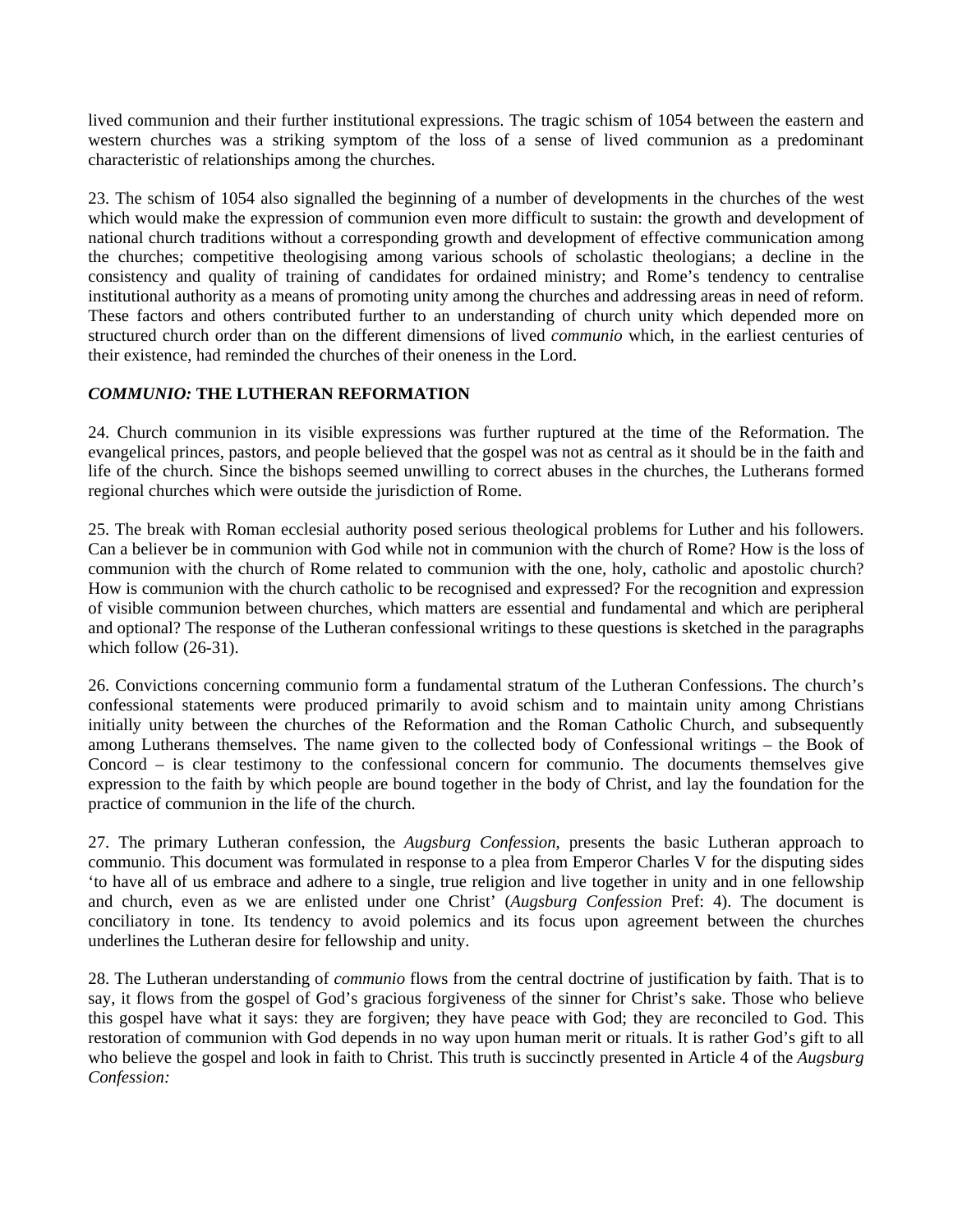It is also taught among us that we cannot obtain forgiveness of sin and righteousness before God by our own merits, works, or satisfactions, but that we receive forgiveness of sin and become righteous before God by grace, for Christ's sake, through faith, when we believe that Christ suffered for us and that for his sake our sin is forgiven and righteousness and eternal life are given to us. For God will regard and reckon this faith as righteousness, as Paul says in Romans 3:21-26 and 4:5.

29. The Lutheran approach to *communio* is also bound up with its understanding of the church. In Article 7 of the *Augsburg Confession,* Lutherans confess 'that one holy Christian church will be and remain forever'. The article proceeds to define the church as 'the assembly of all believers among whom the gospel is preached in its purity and the holy sacraments are administered according to the gospel'. Here the gospel and the sacraments are held to be constitutive of the church. Where the gospel is preached purely and the sacraments are administered rightly, there is the church. Accordingly, Lutherans regard the gospel and sacraments as essential marks *(notae)*  of the church. And since God has provided the office of the ministry for the preaching of the gospel and the administration of the sacraments, ministry is understood as being included within the marks of the church.

30. The marks of the church are, at the same time, the means by which God creates the church. Through these means of grace the Spirit of God 'calls, gathers, enlightens, and sanctifies the whole Christian church on earth and preserves it in union with Jesus Christ in the one true faith' *(Small Catechism* 2:6). This 'fellowship of faith and the Holy Spirit in people's hearts' *(Apology* 7:5), in turn glorifies God by preaching the gospel and administering the sacraments. Thus the church is the communion of God's people which the Spirit creates and sustains by means of word and sacraments.

31. The central concern, then, in the Lutheran approach to *communio* is the proclamation of the pure gospel and the right administration of the sacraments. Since *communio* is created by the Spirit through these means of grace, churches are called to be true to their apostolic foundations in the stewardship of these means. For Lutherans, the doctrine of justification in particular is used as a touchstone of faithfulness to the apostolic message. In the ongoing proclamation of the apostolic gospel there is an apostolic succession of mission and message, and communion with the one holy catholic church.

32. Where there is agreement concerning the proclamation of the gospel and the administration of the sacraments, churches have the necessary basis for the visible expression of communion. According to Article 7 of the *Augsburg Confession,* nothing more is required: 'For the true unity of the church it is enough to agree concerning the teaching of the Gospel and the administration of the sacraments'. This focus on agreement in the gospel and sacraments gives freedom for diversity in such matters as the observance of ceremonies, church polity, or constitutional and cultural expressions. In the following three paragraphs the main ways in which the newly-formed Lutheran churches gave visible expression to their communion are briefly presented.

33. A major expression of *communio* in the Lutheran churches was the common confession of faith. The confessional writings of the Lutheran church are the product of intense and prolonged efforts by Lutherans to arrive at a common confession with other Christians and with one another. The *Formula of Concord* is an example of this process. This consensus statement is a product of protracted dialogue between various parties of Lutherans who were in conflict about key teachings. Between 1577 and 1580, 86 states and 8188 pastors and teachers accepted this statement. Today in many Lutheran churches, pastors are still required to subscribe to it. Communion for Lutherans flows from agreement in the confession of the gospel of Christ.

34. Lutherans also expressed and renewed their communion in Christ and the gospel through worship and praise. Under the leadership of those appointed to the public office of the ministry, Lutherans continued to gather for worship, and in particular to gather round the sacrament of the Lord's Supper to express and renew their communion. In order to ensure that this worship truly glorified God and gave faithful expression to the communion, which God's Spirit had established, Lutheran pastors were instructed to follow approved liturgies which clearly expressed the good news of forgiveness in Christ. For example, Luther's *German Mass* of 1526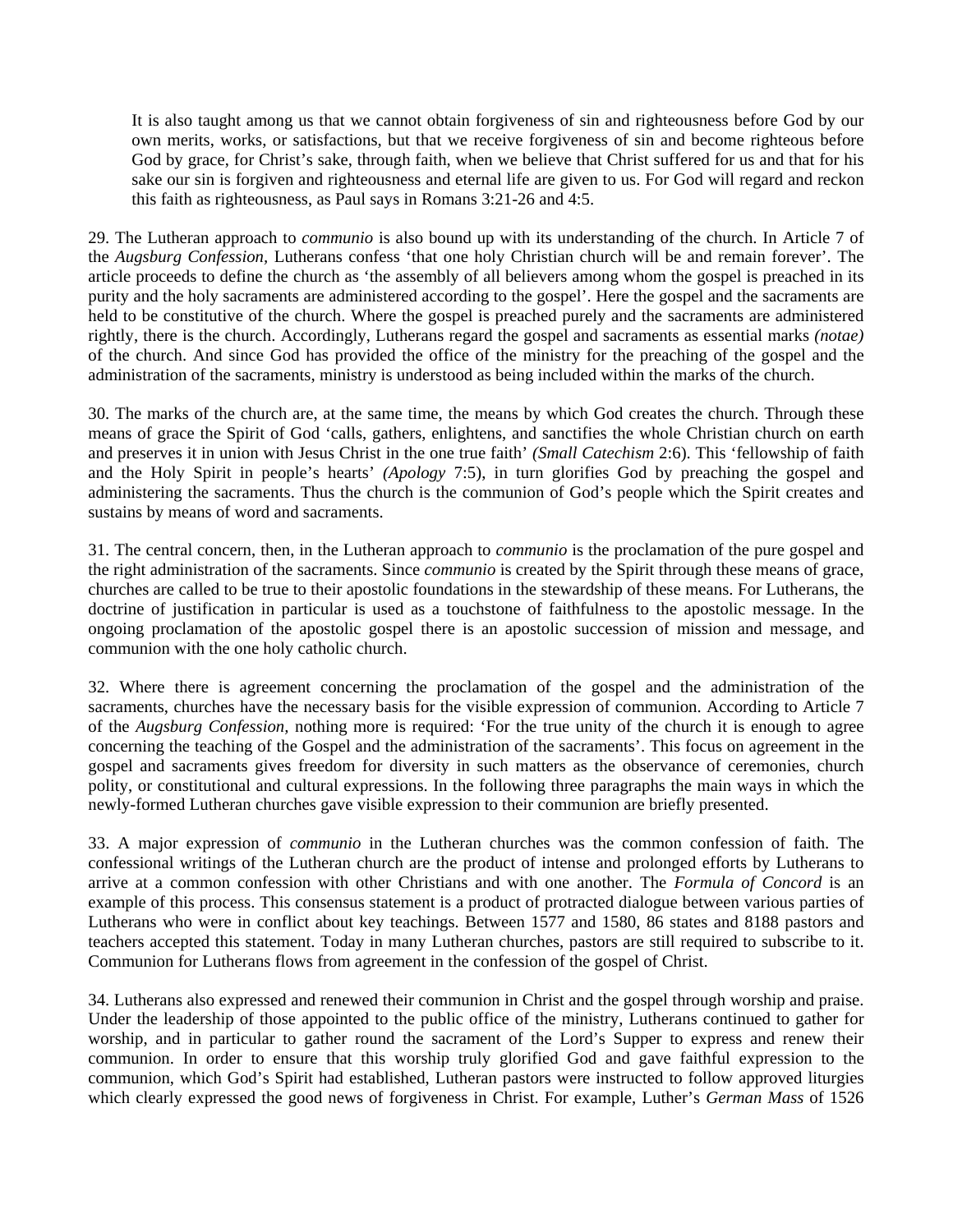was widely used in the Lutheran churches. Congregational worship was enhanced through the singing of newlywritten German hymns.

35. Those entrusted with the task of oversight (*episcopê*) played an important part in giving visible expression to the common faith and life of the Lutheran churches. The ancient practice of church visitation was the primary means by which leaders organized territorial churches and ensured that the teaching, worship, and life of pastors and people were in accordance with the gospel. Beginning in 1528, visitation commissions, composed of theologians and jurists, were appointed by territorial rulers and authorised to travel to major towns to interview pastors and leading laity.<sup>[8](#page-7-0)</sup> Martin Luther, appalled by the ignorance he found among both clergy and laity, wrote a small and large catechism, so that heads of families could instruct their households and pastors could nurture their people. The shorter catechism quickly became popular throughout Europe. Today its use in the church is one of the chief confessional signs of communion among Lutherans.

### **ROMAN CATHOLIC RECOVERY OF THE THEOLOGY OF** *COMMUNIO*

36. The concept of *communio,* fundamental to the church's understanding of itself in its first seven centuries (see pars 9-23 above), was recovered and given a central place at Vatican II. The Council's theology of *communio*  has five different but interrelated dimensions.<sup>[9](#page-7-1)</sup>

36.1 The first mode and most fundamental dimension is that of **Trinitarian** *communio,* that is, fellowship with God. This mode provides the ultimate understanding of the salvation which the church proclaims, namely, fullness of life with God. The eternal Father has created us to share in the divine life. The communion with God which is the purpose of all salvation history is realised in a unique way in history in Jesus Christ through his redemptive life, mission, suffering, death, and resurrection. That redemption, a unique historical and eschatological event in the broader history of salvation, is carried forward by the Holy Spirit who dwells in the church and in the hearts of believers. In that same Spirit humanity has access through Christ to the Father, so that we may have fellowship with God. In this sense the church is the icon of the Trinitarian fellowship of the Father, Son, and Holy Spirit. The church on earth is not itself the realisation of all human longing for the fullness of life and love in the community of love we call God, but it is the unique way to that fullness in God.

36.2 A second dimension, **eucharistic** *communio,* involves participation in the life of God through word and sacrament. The second dimension also represents the main meaning of *communio* as found in Scripture and tradition, namely, participation in the good things of salvation conferred by God: the Holy Spirit, new life, love, the gospel, and above all the eucharist. The eucharist is the climax of the *communio*  of the church. In addition, participation in the other sacraments, as well as participation in the word, contributes to the reality of *communio.* As eucharistic communion, the church is not merely the reflection of the Trinitarian communion, it also makes that communion present. It is simultaneously the sign and instrument of salvation and its fruit - the all-surpassing response to the fundamental human cry for fellowship with God.

36.3 The fellowship of local congregations founded on the eucharist is the third dimension: **ecclesial**  *communio.* The fellowship with God (Trinitarian *communio*) leads to fellowship among Christian communities in various localities (ecclesial *communio*)*.* This latter form of *communio* also refers to the unique relationship which exists between the universal church and the local diocesan churches: the

 $\overline{a}$ 

<span id="page-7-0"></span> $8$  The visitors looked at such matters as the qualifications of the clergy, their lifestyle and teaching, their salary and housing, and the worship practices and life of the people. While visitations continued to be carried out on a regular basis, the function of spiritual supervision was taken over by the pastors of the chief towns. These superintendents became the new bishops of the evangelical congregations.

<span id="page-7-1"></span><sup>9</sup> Here we follow Walter Kasper's systematic outline of conciliar teaching, in *Theology and Church* (London: SCM, 1989), pages 148-165.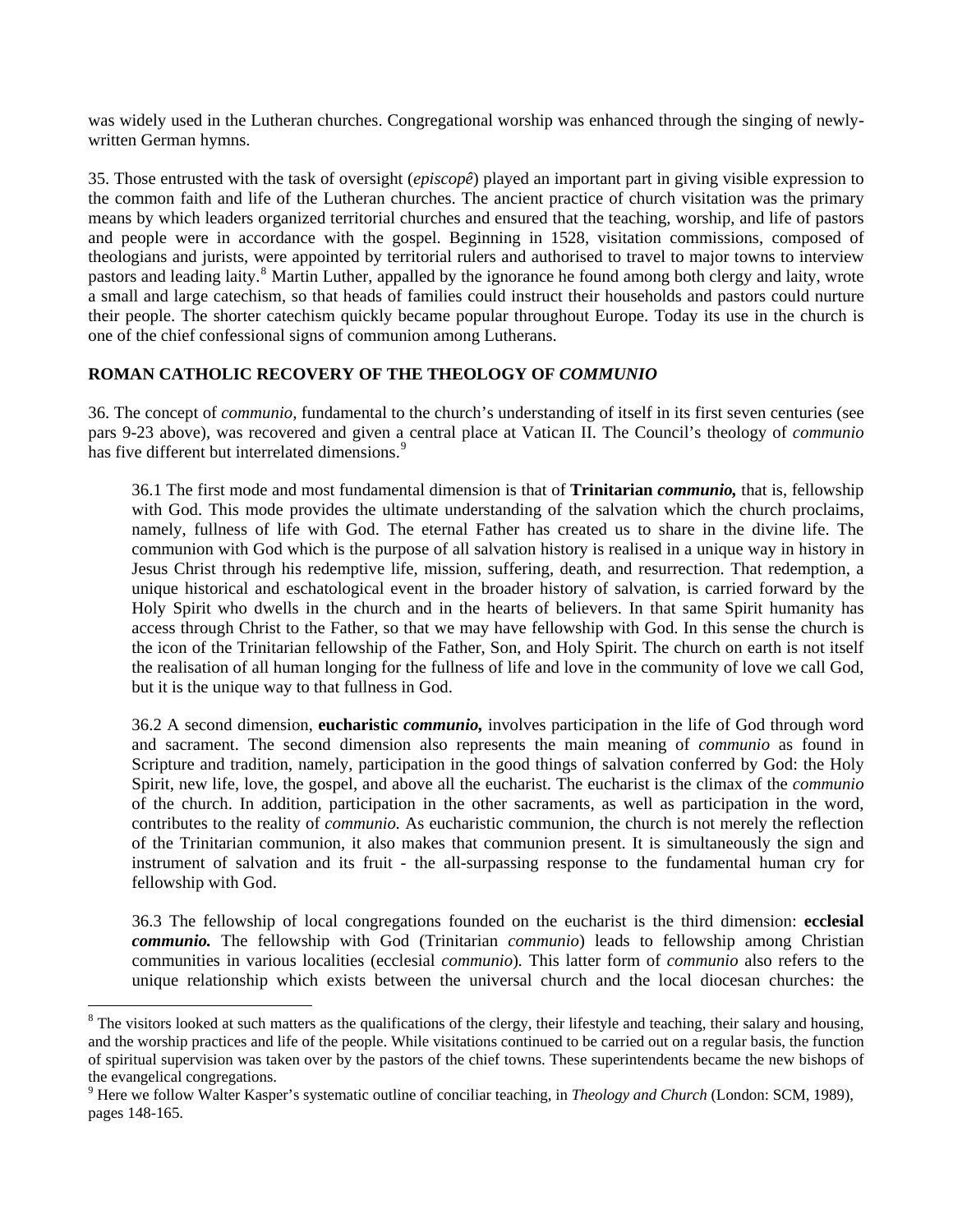universal church exists only in the local churches and out of local churches, and the local churches exist only in the *communio* of the universal church. The universal church is not a federation of churches in which the diocesan churches can be considered as sub-departments. Rather, the relationship is a reflection of the oneness which Christ imparts to the church, and which finds expression in many churches.

36.4 The *communio* **of the baptised** is a fourth aspect of *communio,* which can also be understood as the *communion* of the faithful, as they collaborate in the priestly ministry and mission of Christ. 'Faithful', in this context, refers not simply to the laity, but to the organic and structured whole of the church which finds a common origin in baptism. Furthermore, the shared priestly dignity of the baptised precedes all differences of functions, charismatic gifts, ministries, and offices. The participation in the life of the church and its further participation in the mission of God which baptism calls forth, means that every baptised person is called to be actively involved in the mission of the church.

36.5 The *communio* which is the church represents a type, model, or pattern for the community of peoples and nations, as well as for the community between men and women, poor and rich. This fifth dimension of communion, which might be understood as *communio* **for the world,** refers to an understanding of the church as a universal sacrament of salvation'. On this level of *communio the* church is a sacrament, that is, a sign and instrument of communion with God and of unity among all people. As such a sacrament, the church's efforts for justice, peace, and liberty among peoples and nations, and the striving for a new civilisation of love, is a fundamental perspective for the church today.

In coming to appreciate the church as a 'universal sacrament of salvation', the Council understood the church not as a 'separate realm of salvation' but as a sign that points toward, and an instrument that joins forces with, God's love and presence in the world. Through this level of the church's *communio,* God wishes to renew everything in Christ, and so to prepare his final kingdom in which God will be 'all in all' (1 Cor 15:28).

# *II. Our Common Conviction:*

# *Communion with the Triune God through the Gospel*

37. The discussions which have taken place in the light of our study of the historical developments in the concept of *communio,* have revealed important areas of convergence. Our consensus begins with the conviction that the communion we share in the church finds its origin in the ultimate relationship of love within the Trinity itself. Together we affirm that our heavenly Father, through Jesus Christ our Lord, reaches out to embrace us in eternal communion with himself and, even now, through the blessed work of the Holy Spirit, dwells in and creates unity in the church and in the hearts of believers. With Cyprian we confess that 'the universal church is manifested as the people of God which is made one with the unity of the Father, the Son, and the Holy Spirit'.

38. A somewhat deeper exploration of the significance and the implications of our consensus seems to us to be desirable and possible. Such an investigation can form the foundation for further consideration of the nature of the church and its mission in the world, and point the way to a fuller expression of the communion we have as Roman Catholics and Lutherans.

### **PARTICIPATION OF CREATION IN THE TRINITARIAN COMMUNION**

39. Out of the fullness of the Godhead the universe has come into being from the Father, in the Son, and through the Holy Spirit. God, who is a Trinity of Persons in loving communion, reached out to share this love and communion with God's creatures. The creation of all things visible and invisible is grounded in the loving kindness and grace of the Triune God 'from whom and through whom and in whom are all things' (Rom 11:36).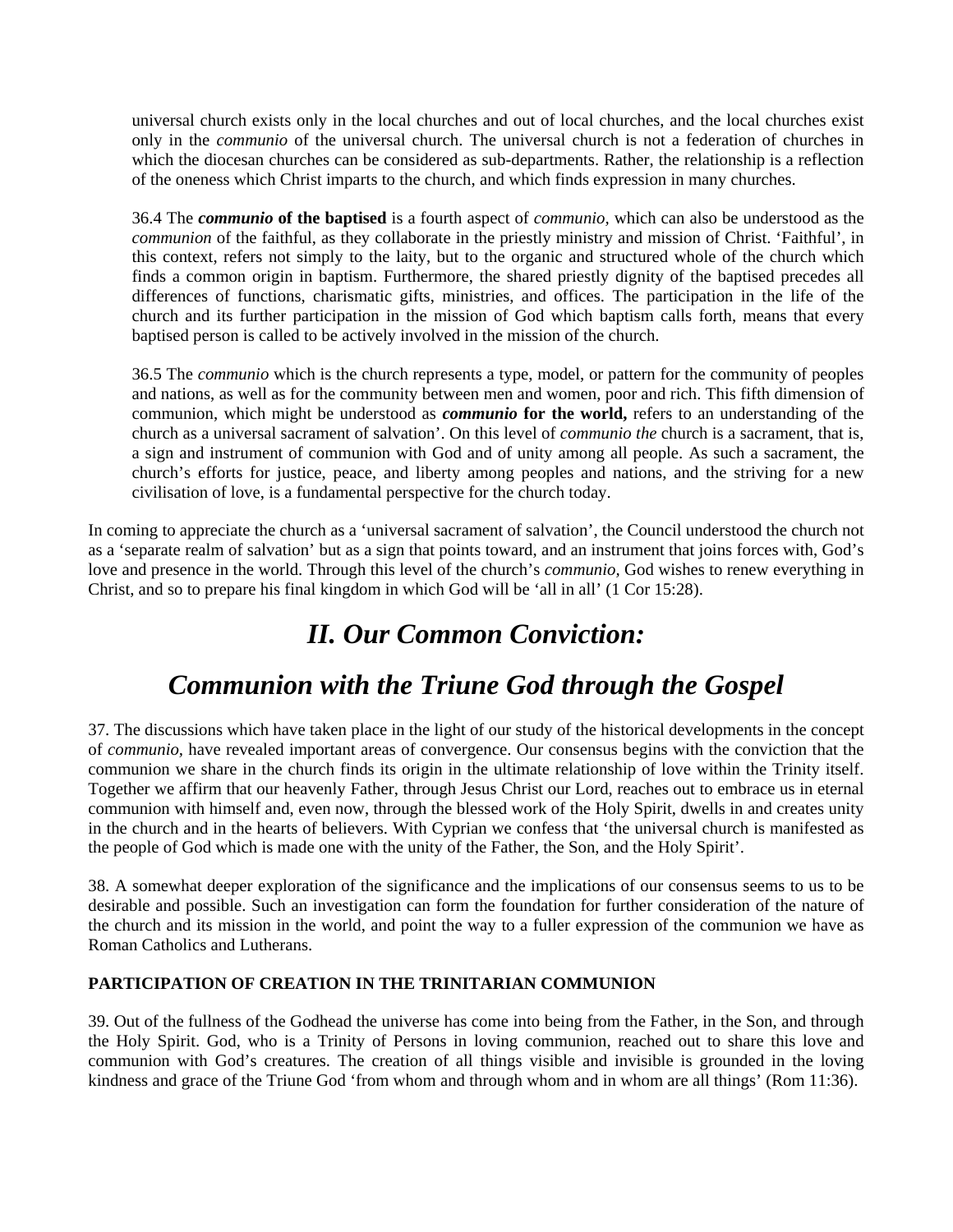40. The creation of human beings was a further expression of God's limitless love. Man and woman were created in God's image, to live in fellowship with their Creator. Thus God gave humankind the honour and dignity of participating in the divine life. The biblical witness makes known God's desire to have personal communion with the people God had made so that they might respond in love and worship (Eph 1:11-14). The whole world, as the home of human beings, was blessed by God so that it might share in the beauty and the harmony of this relationship.

41. It is the testimony of God's revelation and a fact of experience that human beings have not remained in the state of perfect communion with God. By misuse of their freedom they fall short of God's glory (Rom 3:23) and turn away from God in pursuit of their own selfish desire for false independence, knowledge, and power. Thus, the human condition reveals estrangement from God's purposes, rebellion against God's will, and alienation from the Creator and from one another. The barriers which have been erected between person and person – barriers of pride, prejudice, and fear – are some of the sad effects of humanity's estrangement from God. This estrangement gives rise to all kinds of oppressive and destructive behaviour (Rom 1:18-32). Indeed, the whole of creation has been affected: it is subject to frustration (Gen 3:17; Rom 8:20), and suffers exploitation and spoliation at the hands of humankind.

42. God pronounced judgment on those who rebel against the divine will. Yet God's will for the world and for the human race is ever one of grace, loving-kindness, and justice. God's saving will embraces all people, and in some way, the whole of creation. God demonstrates his loving will to save by continually reaching out in human history to re-establish fellowship with himself and to restore peace and harmony in creation.

43. In the fullness of time, God's gracious will to save manifested itself in Jesus Christ, in the universal redemption which he accomplished through the cross and resurrection, and in his gift of the Holy Spirit. Hence, the true understanding of God as Creator and his ultimate purposes for the world are finally to be found in Jesus Christ (Heb 1:1,2; Eph 1:9,10). Through the Word made flesh the Creator has identified himself with the human race and has redeemed it from the bonds of sin, corruption, and death. This redemption, however, relates to the whole of creation because all creation finds its origin, purpose, and end in Jesus Christ by whom and for whom all things were made. Through Christ, God has reconciled to himself all things 'in heaven and on earth ... by making peace through the blood of his cross' (Col 1:16,20). Thus, in Jesus Christ, God's intention of reestablishing loving communion between the creation and himself will be fulfilled, and the triumph of God's love will ultimately be revealed. Creation itself 'will be set free from its bondage to decay and will obtain the freedom of the glory of the children of God' (Rom 8:21).

### **THE CHURCH BORN OF DIVINE COMMUNION**

44. The divine plan for the restoration of communion between God and people involves the reconciliation of sinners, so that already in this life they have loving fellowship with God and rejoice in the hope of being in eternal communion with the Triune God in the life to come. The means of this reconciliation is the salvation which has been triumphantly accomplished through the redemptive life, death, and resurrection of Jesus Christ proclaimed in the gospel. Through this salvation God embraces all those whom Christ claims as his own in the fellowship of the church. This is the body of Christ, the fruit of his passion and death, which is united with him and through him with the Triune God. Joyfully the church acknowledges Jesus to be its Lord and lives under his reign as the holy people of God. They are holy through the perfect righteousness of Christ, who leads them to respond to God's self-giving love (Eph 3:16,17; 5:1).

45. This gathering of the holy people of God into communion with the Father through the Son is effected by the creative work of the Holy Spirit. The Holy Spirit carries on God's saving work so that all believers have access to the Father through Christ (Eph 2:18). The Spirit dwells in the church and in the hearts of each Christian as God's temple (1 Cor 3:16, 6:19). Through the Spirit the church is continually renewed until finally each believer is led into perfect, eternal union with Christ the Lord.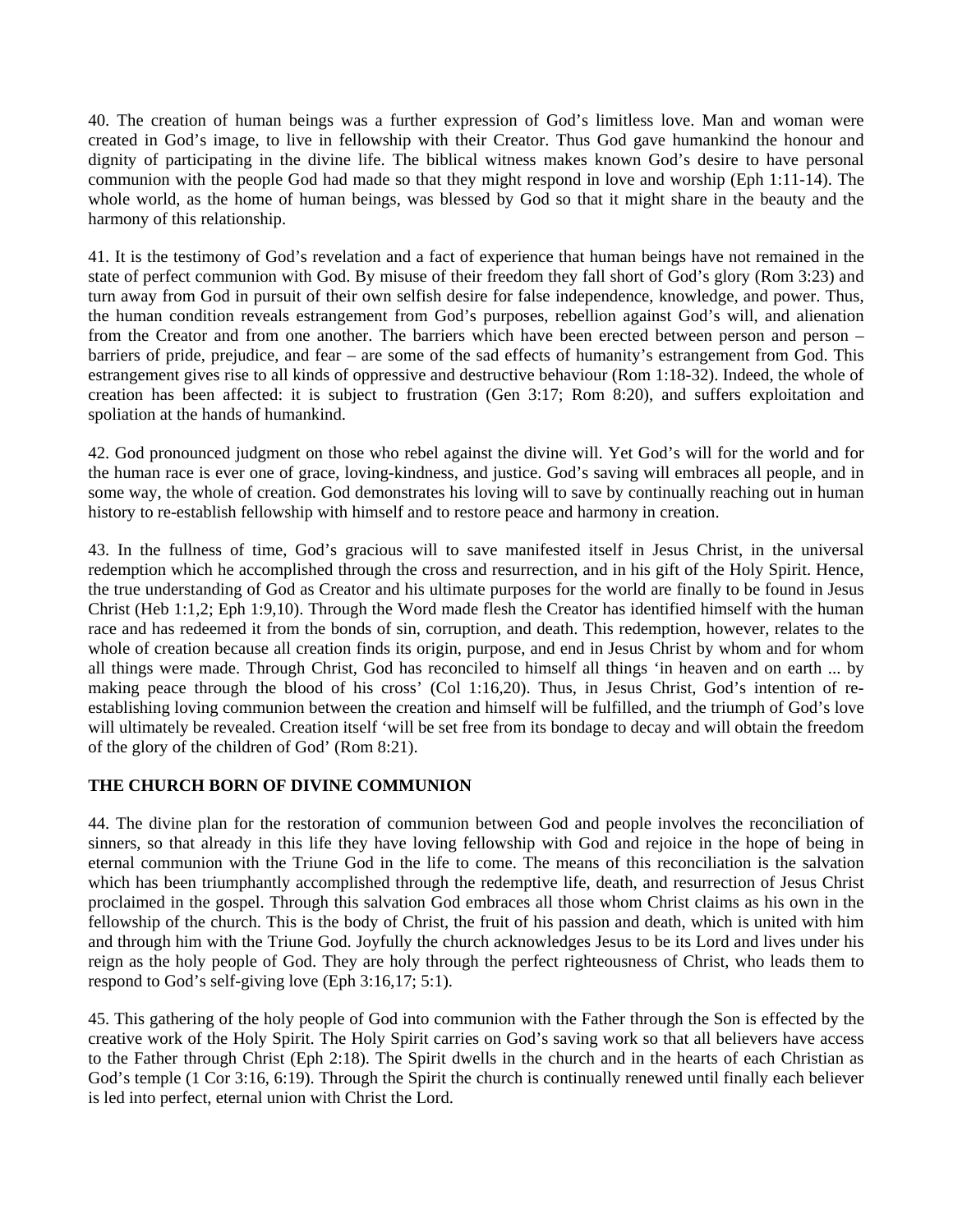46. The church, as the communion of saints, does everything in the name of the Father and the Son and the Holy Spirit, because it has its very being in the saving union with God who has united human nature to himself in Jesus Christ. Thus, on the basis of the revelation of God in Jesus Christ, we recognise that the church reflects the Trinitarian life (John 14:6; 17:23).

47. Summing up, we affirm that by virtue of the Father's creative activity, the Son's work of redemption, and the Spirit's sanctifying presence, the church has its origin in the Trinitarian communion and mission of God Just as the Father created all things out of the fullness of the Godhead in the Son through the Spirit, so it was in the Son and through the Spirit that the Father chose all those gathered into his church to be his adopted sons and daughters, and brought them into fellowship with God. And it is in Christ through the Spirit that the Father is pleased finally to re-establish all things so that Christ may be head over everything for the church (Eph 1:22). In this way it is God's purpose once again to 'bring all things in heaven and on earth together under one head' (Eph 1:10), and draw all those who are in Christ into eternal, blessed communion with the Father, the Son, and the Holy Spirit.

### **COMMUNION THROUGH THE GOSPEL**

48. The saving plan of the Triune God is, therefore, from beginning to end the revelation of divine love which gives itself unreservedly. The Son, who comes from the Father, revealed the coming reign of God through his whole earthly life and through his cross. Those who by the gift of the Spirit have been called together in Christian faith, have always understood that they are charged with proclaiming the good news of 'the mystery that has been hidden throughout the ages and generations but has now been revealed to his saints' (Co! 1:26).

49. Christian faith recognises that the love and mercy of God which is the content of the gospel has different forms of expression. Before all else, it is realised in the decision of divine graciousness and freedom on our behalf. This precedes all human initiative. It finds expression in the midst of our world and history in the life, death, and resurrection of the Word incarnate, who is 'the reflection of God's glory and the exact imprint of God's very being' (Heb 1:3). As Paul declares, 'We proclaim Christ crucified ... Christ the power of God and the wisdom of God' (1 Cor 1:23,24).

50. Already in the New Testament, the church gave the title 'gospel' to the narration of the Saviour's life, death, and resurrection. This narration made it possible for later generations to share in the experience of the first disciples, seeing in Jesus the revelation of the Father. This same gospel has from the beginning found constant expression in the life of God's people in the proclamation and teaching through which people in every age have met the gracious God in the depths of their need. Finally, the eucharistic celebration, through which those gathered in faith 'proclaim the Lord's death until he comes' (1 Cor 11:26), is a meeting with the self-giving God announced in the gospel.

51. The proclamation of the gospel and the celebration of the eucharist are central to the church's life in Christ. By these means the Spirit, who inspired the apostles and their associates to proclaim the gospel and put in writing the message of salvation, calls together the church in every age for the task of witnessing to the gospel. The same Spirit guides the church's contemporary expressions of the gospel.

52. In making this common confession, we gratefully acknowledge the renewal which is taking place in each of our communions. The Second Vatican Council has brought to Catholics a deeper appreciation of the central place of the gospel in the church's life. The Council points to 'the announcing of the gospel of Christ' as 'eminent among the chief duties' of the church's pastors *(Christus Dominus,* 12; *Lumen Gentium,* 25). Looking back on the history of our divisions, Roman Catholics are able to recognise that the new awareness of the power of God at work through the proclaiming of the gospel which inspired the Reformation movement should have given rise, not to a hostile confrontation, but to a life-giving dialogue. Lutherans, for their part, have been encouraged to continue to value the eucharist as a visible, tangible form of the gospel, vital for the life of the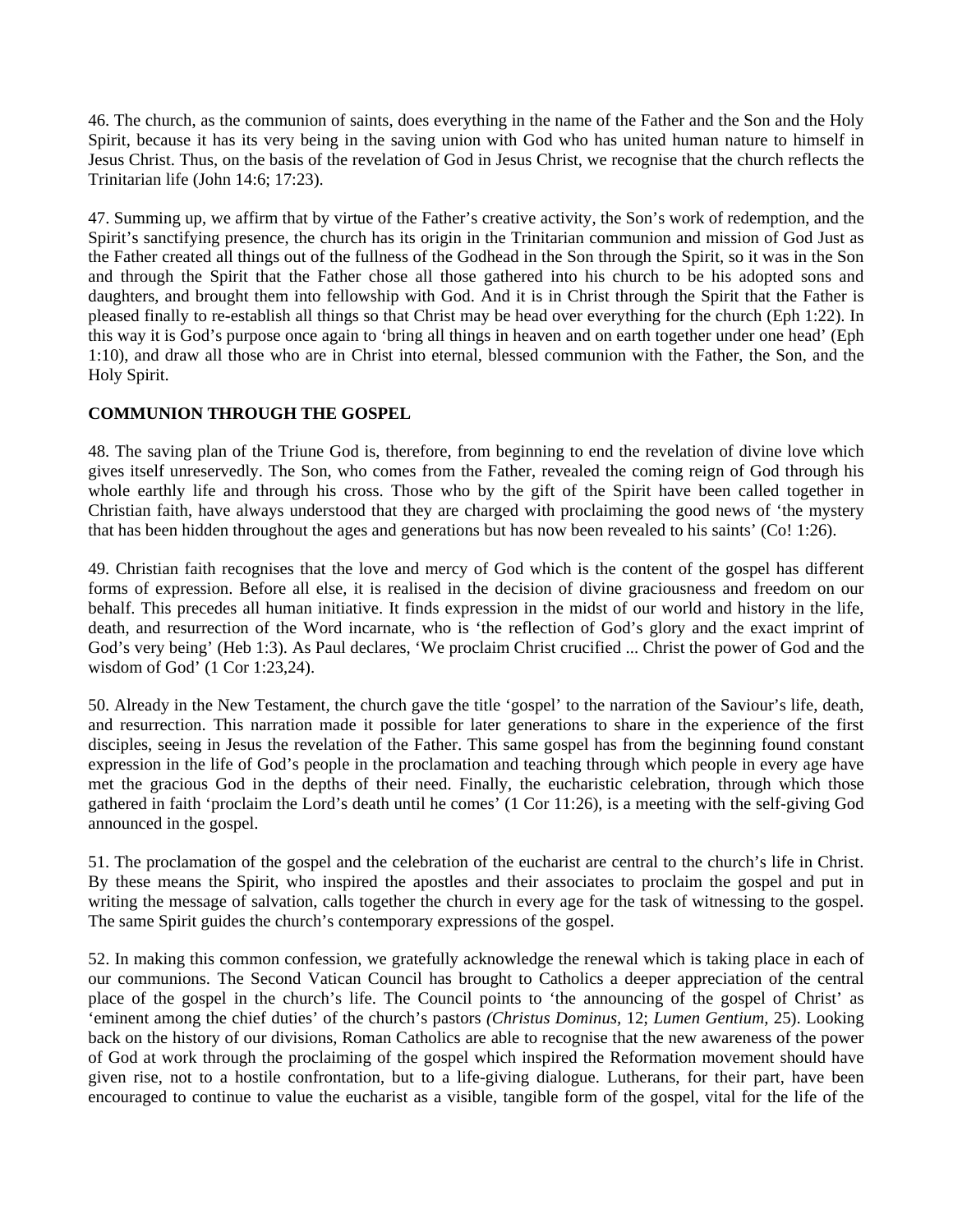church. With joy Lutherans receive the Catholic witness that the eucharistic celebration is pivotal in creating and sustaining the people of God,<sup>10</sup> while Catholics likewise joyfully welcome the Lutheran witness to the centrality of the preaching of the gospel.

53. We thank God that our exploration of a theme so fundamental to the Christian faith - the place of the gospel in the life of the church – has resulted in a common understanding. Both our churches confess that the ultimate truth given to us in the Christian faith is the good news of God's justifying mercy, the truth of the divine love which chooses us even before we take any initiative. Together we acknowledge the fundamental importance of the proclamation of the gospel. Together we appreciate the eucharist as visible gospel, vital for the life of God's people. Through our common understanding we have come to recognise how profound is the communion in faith which already unites us.

### **THE MARKS OF COMMUNION**

54. Both Roman Catholics and Lutherans are embraced in the 'one, holy, catholic and apostolic church' confessed in the Nicene Creed. Unity, holiness, catholicity, and apostolicity flow from the very nature of the church as a communion in the mystery of Christ. We recognise, however, that these essential and constitutive marks do not have, in the history of the church, that completion which they will have in the church in the fullness of time. Therefore we live under the mandate to become an ever more-visible realisation of the true church – a goal that can never be finally reached within history.

#### **Church Is One**

55. The unity of the church is a gift of God: it is established by God's definitive action through Christ (Eph 2:14- 22), and maintained by the dynamic, unifying work of the Holy Spirit *(Lumen Gentium* 13; Eph 4:3-6). The church's unity, which reflects the inclusive unity of the Trinity, is a sign of hope for humankind, a clear sign to our world that the apparently insuperable barriers which divide the world can be overcome. Unfortunately this is often not so, because of our human imperfection. Therefore, the unity of the church is a task of the church; it is to be worked at by a penitent church constantly in need of renewal.

### **Church Is Holy**

56. The church is holy because to belong to God is to be holy and to be called to grow in holiness *(Lumen Gentium* 5). Such holiness does not result from human achievement but from God's gift and declaration. It is not our holiness, it is Christ's (Eph 5:26). Only insofar as we are in communion with Christ do we share his holiness. We are holy because of the imputation to us of Christ's holiness and because the Spirit leads us into a life of holiness *(Apology* 7 and 8:7,8). This same Spirit, in effecting our communion with God through Christ, is at work through word and sacraments to set God's people apart for service. Yet the church shares humanity's imperfections and suffers from them. Lutherans teach that the Christian is righteous and sinner at the same time *(simul justus et peccator).* Vatican II says that the church 'is at the same time holy and always in need of purification *(sancta simul et semper purificanda),* and incessantly pursues the path of penance and renewal' *(Lumen Gentium* 8).

### **Church Is Catholic**

 $\overline{a}$ 

57. The catholicity of the church is confessed in the article of the Apostles' Creed concerning the *communio sanctorum,* the communion of saints. This phrase has come to mean, variously, the fellowship of the saints in heaven; the communion between them and the faithful who are the church on earth; and the communion of the

<sup>&</sup>lt;sup>10</sup> Cf the so-called Malta Document: 'Report of the Joint Lutheran/Roman Catholic Study Commission on "The Gospel and the Church", February 1971, paragraph 61.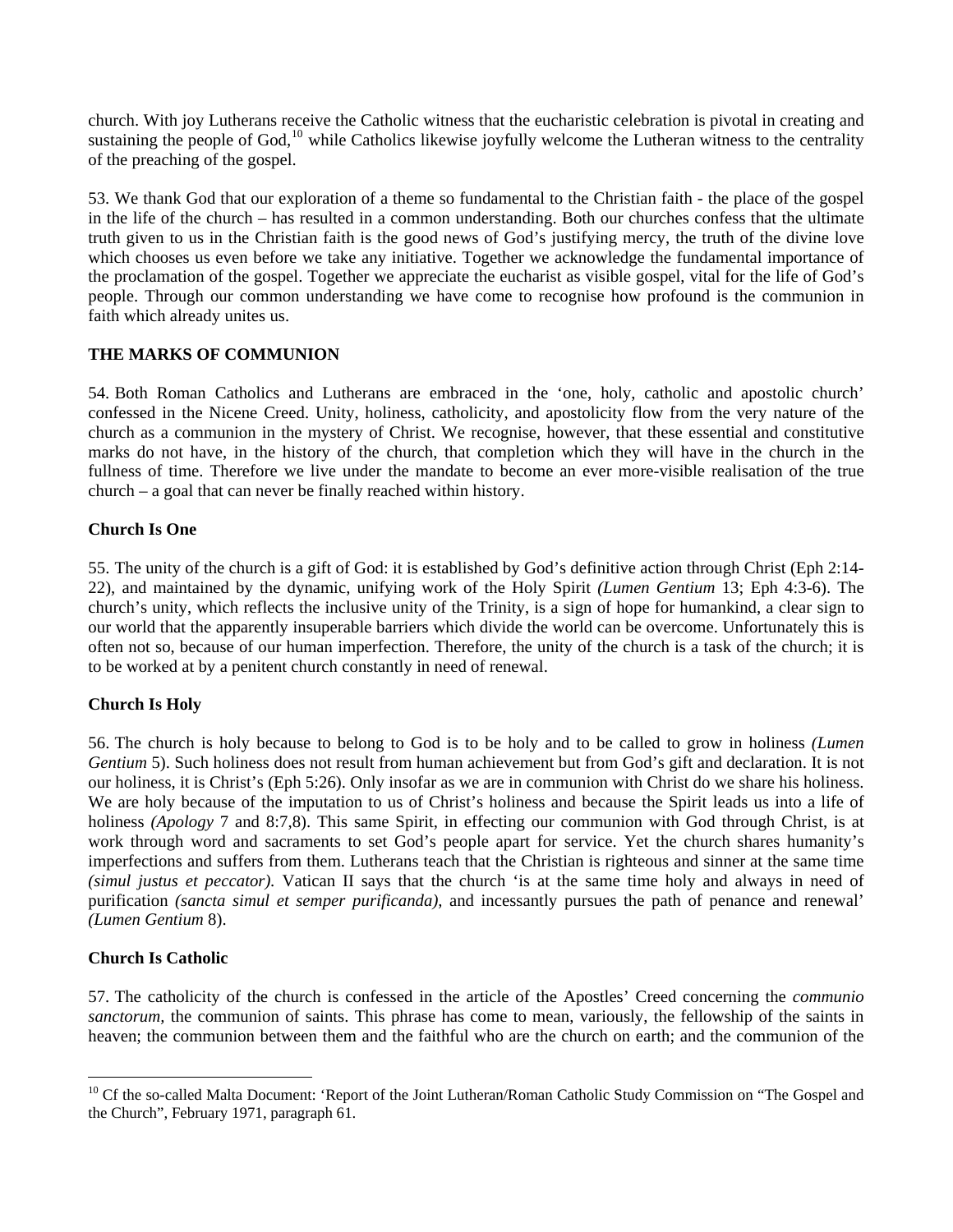two in their sharing of the holy things given by God to the church.

58. The catholicity of the church consists especially in this, that it lives under the divine mandate to preach the gospel to the whole world (Matt 28:19), for God 'desires everyone to be saved' (1 Tim 2:4) [see further pars 65- 85 below]. The catholicity of the church involves both unity and diversity. The Triune God, who builds and sustains the church, is the source of the rich diversity of gifts with which the church is endowed (1 Cor 12:4-6). The Triune God calls us to a lived *communio* which unites humanity and respects the many cultures and various traditions which are the precious heritage of the church catholic.

### **Church Is Apostolic**

59. The church, through the Holy Spirit, remains and must remain in continuity with its own origins. Apostolicity consists in a recognised continuity between the gospel community of the present day and that which gathered around Christ. Fundamental to this continuity are several God-given elements: apostolicity in doctrine; sacraments; and ministry. 'Apostolicity' should not be understood as an obligation to adhere to archaic forms. Gifted with the power of Christ's Spirit, the church does not lack the capacity to adapt its forms to the needs of different ages and cultures. From the beginning to the end, the church is one church. Time and history alter many of its historical and cultural aspects and its ways of doing things. But they do not affect what lies at the heart, that is, the witness of the apostles. This points to the task of continuing the mission of preaching the gospel and baptising all peoples. The apostles received this mission in the name of the church of all ages, and it belongs to the church to fulfil it in Christ's name.

## *III. Communion and the Life of the Church*

### **COMMUNION AND THE MISSION OF THE CHURCH**

60. The church is by its very nature missionary, since it has its origin in the mission or sending of the Son and the Holy Spirit according to the eternal plan of the Father. The Son is sent from the Trinitarian communion to establish fellowship and peace between the world and God, and to put into effect God's plan for the ultimate unity of all people (Eph 1:10). The Holy Spirit who is sent to gather the body of believers into this communion, inspires the hearts of the faithful for participation in this mission.

61. The church, then, in its gathering in communion, in its preaching, and in its celebration of the sacraments, continues God's mission. The missionary church is the manifestation of God's saving mystery in the world; its purpose is to make participation in the divine communion available to all. The church exists to be a community of Jesus' disciples which is a visible, credible, and effective agent of the fullness of life which God wills for all. The Spirit of God uses the church as an effective sign through which people of all places, times, and cultures encounter the living Christ in their midst, and through Christ come to know the Father.

62. We gladly acknowledge our call to mission. We confess, however, that we have not always been faithful to our calling. Dispute and discord have hindered our witness. Yet, by God's grace the call and promise of the Lord remains. In each successive age the Spirit continues to call the church to be an effective sign of Christ's living presence. This gospel-centred life with its invitation to reconciliation is at the heart of the church's mission.

63. Lutherans and Catholics agree on the universal and salvific nature of the church's presence and action in the world. As the body of Christ, the church is used by God to proclaim the divine love through word and sacrament and to model that communion which is the product of the gracious work of the Holy Spirit. It is an essential part of the church's being to be sent out into the whole world on God's mission.

64. We agree, furthermore, that the church may properly be called 'a universal sacrament of salvation' (see par 36.5). This phrase speaks of the place and mission of the church in the total plan of God. It confesses that in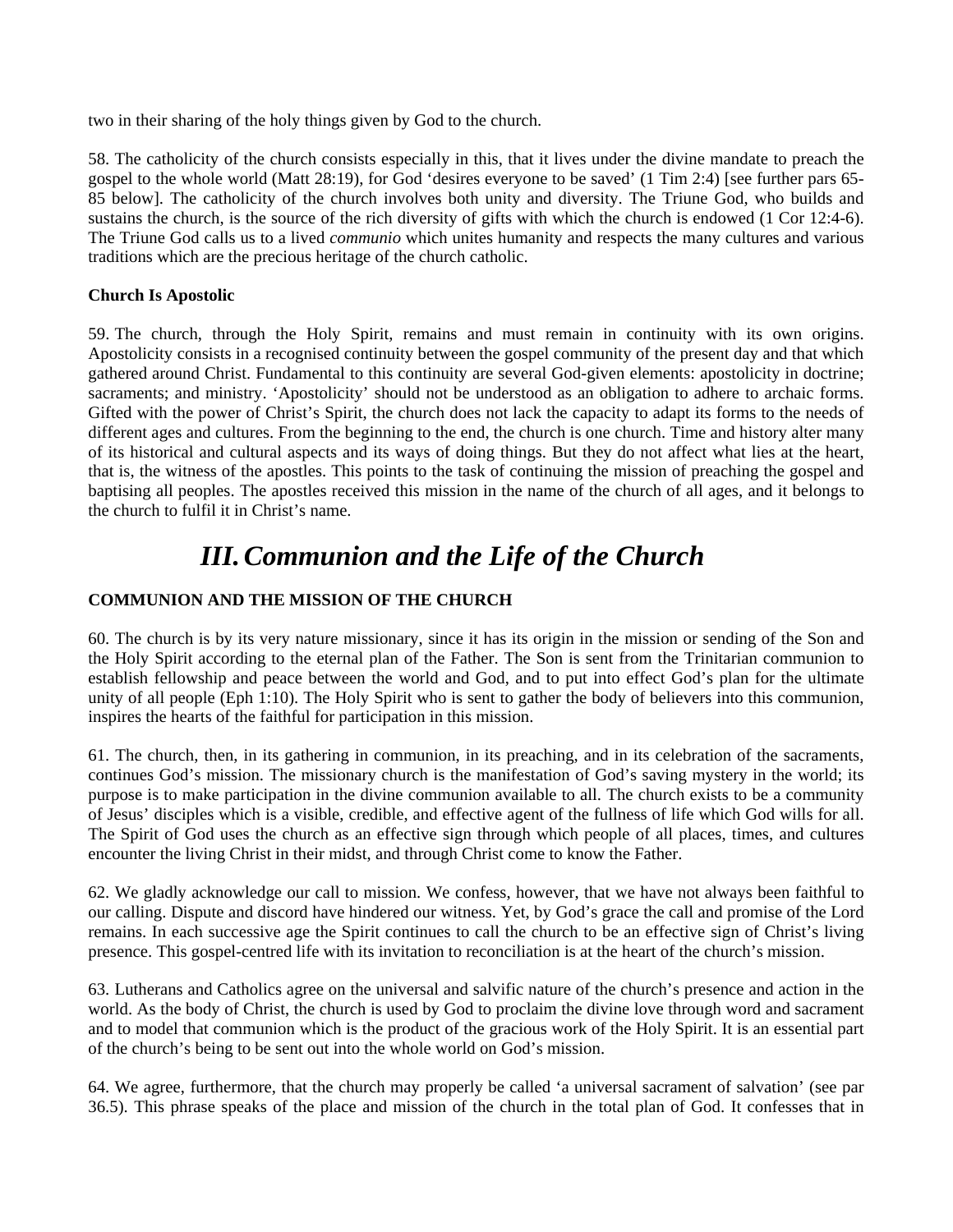Christ the church, in its human and historical reality, is a sign and instrument of communion with God and of unity among peoples of all nations, languages and cultures. It is the manifestation of the mystery of God's gracious purpose for the whole of humanity and of the divine plan to gather all things together under the headship of Jesus Christ (Eph 1:9-10). Accordingly, the church does not exist for its own sake, but it is God's servant in and for the world.

### **SACRAMENTS AND THE MISSION OF THE CHURCH**

 $\overline{a}$ 

65. Worship and liturgy are fundamental to the mission of the church. The interaction between God and people in liturgy is a source of ongoing repentance and renewal for God's people. Worship is the fount and summit of our life in communion with the Trinity and with each other. This fellowship is a foretaste of our future, the heavenly worship which includes the whole cosmos (Psalm 148). As a divine service in and for the world, worship energises the whole mission of the church; it empowers every aspect of the church's ministry to humanity and creation; and it enables the church to be a community of transformation 'for the life of the world'.

66. The nature of the church as sign and instrument of God's saving work in the world is most clearly manifested when the church faithfully carries out its mission of proclaiming the gospel and administering the sacraments. Wherever the church announces the good news of redemption through Christ, administers holy baptism to bring people into communion with the Triune God, and celebrates the sacrament of the Lord's body and blood, it functions as Christ's faithful servant and witness to the world, powerfully proclaiming the forgiveness of sins through Jesus Christ, and demonstrating its unity in Christ. The public ministry of word and sacraments is the constant sign that God has not created the church and sent it out into the world to be a private club, nor a political power bloc, nor simply a social service agency. Rather, as the communion of the redeemed, the church's mission in the world is to serve God and all humankind as the sign and instrument of God's grace.

67. God incorporates believers into the body of Christ through the sacrament of baptism. The communion of the church is a fellowship of those who have been clothed with Christ through their baptism in the name of the Father, the Son, and the Holy Spirit (Matt 28:18; Gal 3:27). In this sacramental washing a person is reborn, receives the grace and forgiveness of God, and is incorporated into the body of Christ, the church. Here God's universal love for the world takes the form of drawing human beings into personal union with the Triune God and each other. The fruits and benefits of Christ's redemption flow into their lives. Henceforth the baptised are to bear living witness to the covenant relationship which God has established with them as his forgiven and reconciled people. They have become sharers in Christ's death to sin and have been raised up with him to new life (Rom 6:3,4).

68. Baptism is truly a sacrament of communion, and bears witness to the oneness of the church of God. It is far more than the outward performance of a sacramental ceremony; it is much more than a symbolic rite which only outwardly pictures union with Christ. The gracious work of the Spirit in baptism accomplishes our individual fellowship with God. At the same time the Spirit is also thereby creating one spiritual fellowship throughout the world. This community is consecrated to be God's servant to humanity and the world. The Spirit unites all the baptised in the one body of Christ so that there 'is neither Jew nor Greek, slave nor free, male nor female', for they are all one in Christ Jesus (Gal 3:26-28). God is calling all those who are united with him, publicly and universally to proclaim the good news concerning the 'one Lord, one faith, one baptism, one God and Father of all, who is above all and through all and in all' (Eph 4:6).

69. The gospel story reaches its climax in Christ's sacrifice on Calvary and his resurrection for the redemption of the world (Rom 4:25,26). This unique sacrifice is proclaimed and actualised in every place where God's people join in thankful commemoration to celebrate the sacrament of the Lord's Supper.<sup>[11](#page-13-0)</sup> Wherever and whenever the

<span id="page-13-0"></span><sup>11</sup> See *Sacrament and Sacrifice:* A report from the Lutheran-Roman Catholic Dialogue in Australia, 1985, par 52 (pages 26-27).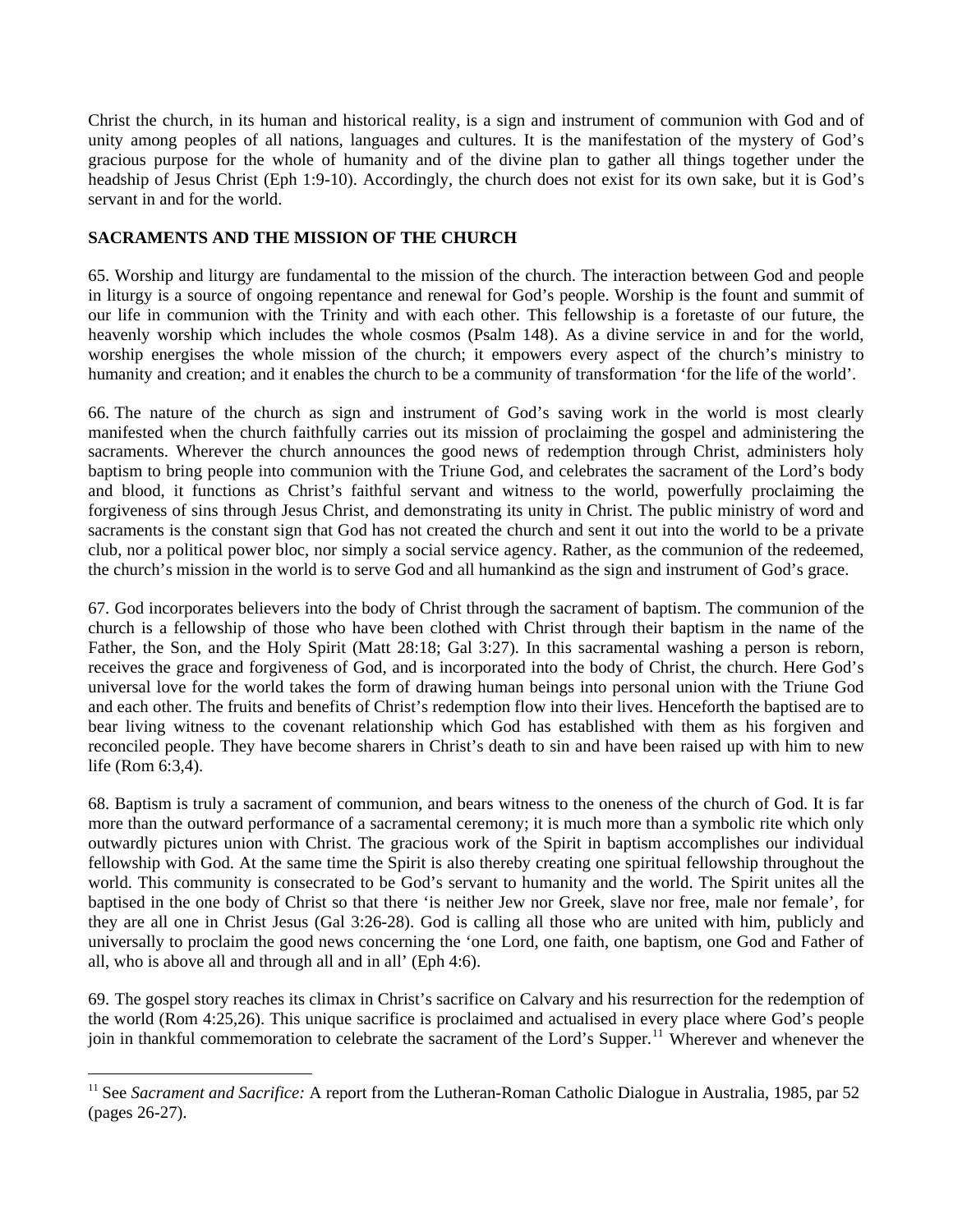community of the faithful join in this sacred eating and drinking they do so in memory of Christ, and proclaim his death until he comes (1 Cor 11:25,26). Accordingly, an essential aspect of the church's mission in the world is to celebrate the eucharist and thereby participate in this holy communion with the death and resurrection of Jesus Christ.

70. The eucharist is truly a sacrament of communion, the holy communion of God's people with Christ and with one another. It is an ecclesial sacrament, that is, a holy ritual of the church as the community of disciples, through which all who are united in Christ through baptism are drawn together to celebrate their new and intimate relationship with the crucified and risen Lord. The sacrament of the Lord's body and blood is, therefore, a vital means through which the Spirit enables the Lord's people to carry out God's work in the world. God calls on them to confess in the world the forgiveness and acceptance they have found with God in Christ through his redeeming sacrifice. They give thanks to the God of creation who has become incarnate through the Son and comes to them in the sacrament.

71. A vital part of the mission of the people of God is to translate their thanksgiving into a life of stewardship which involves a wise use of the gifts of creation and a generous sharing of these gifts with the needy. The sacrifice of praise and thanksgiving in which all join through the sacrament means a commitment to give themselves to others in response to God's self-giving. From the eucharistic celebration they go out to reflect the divine love they have so richly experienced at the altar. United in Christ their Saviour, they are called and equipped to demonstrate their unity through loving service and common witness in the world wherever God has placed them.

### **OUR BROKEN WORLD AND THE MISSION OF THE CHURCH**

72. Empowered by the communion they have in Christ, the disciples of the Lord move out in mission. Their authorisation for mission comes from Christ himself: 'As the Father has sent me, so I send you' (John 20:21). As they go out into the world, they are confronted with brokenness on every side. Everywhere people are divided, socially and spiritually. Economic injustice and political confrontation lead to struggle and conflict both on a personal and national level. Abuse and prejudice take a great toll of people, and exploitation of the environment leads to ecological disaster.

73. The church shares in this world's brokenness, and sees it reflected in its own life. We acknowledge our failure, again and again, to realise the life-giving and inclusive communion of God both within our own communities and in our relationship with the world. Triumphalism, pride, a schismatic spirit, structures that exclude, neglect of the needy, and a refusal to stand in solidarity with the poor have all too often marked the life of the church. Yet, throughout history the Holy Spirit has been working through Christ's people to reflect the healing love and reconciling presence of God, as the church has reached out to help those in need and those who bear the burden of the world's brokenness.

74. In the celebration of the eucharist we are given a foretaste of the perfect communion to come. At the same time we are empowered by God for our mission to the world as sign and instrument of God's gift of communion. Even while sharing the world's brokenness, the church as the body of Christ shares in the Lord's suffering in his on-going service for the life of the world (Col 1:24).

74.1 The church, like its Lord, ministers to the poor and needy (Matt 20:26-28). The gospels tell how Jesus reached out to all people and every class. Nevertheless, he chose to give special concern to the poor, the sick, the outcasts and those known as 'sinners'. In doing so Jesus expressed God's own love for the lost ones (Luke 15). So great was Jesus' desire that the poor receive justice that he identified himself with people in need and taught that the way people treat the needy is the way they treat him (Matt 25:31-46).

74.2 Another service for healing brokenness is the church's forthright prophetic word. The church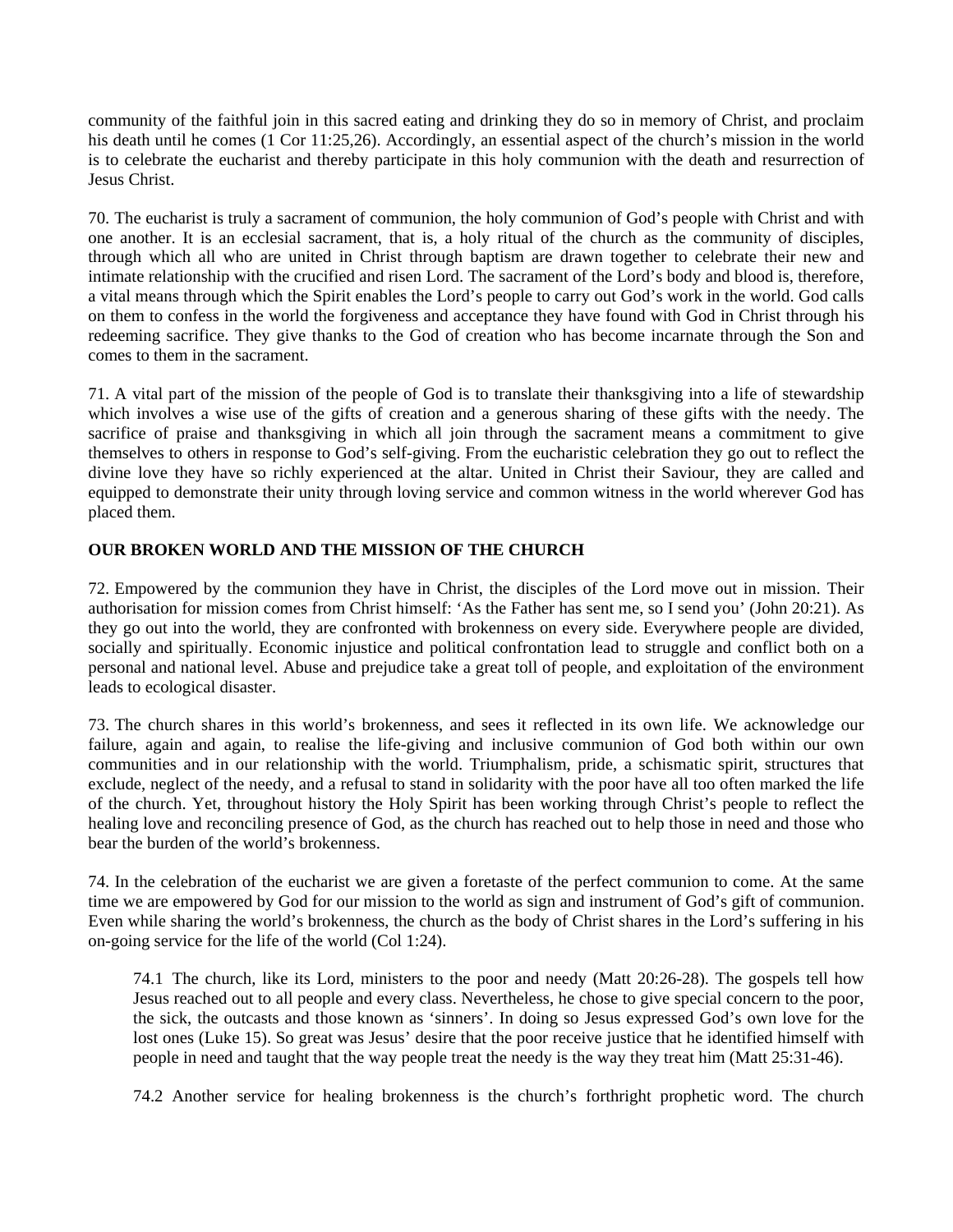proclaims plainly to the world the divine vision of a new creation in which all live in communion with God and with each other (Rev 21:3.4). The church itself is challenged to live in the light of this vision, modelling right relationships in its own communities, structures, and organisations (Eph 4:7-16).

The church is called to speak against all forms of injustice in society, to condemn systemic and other evil which results in oppression and suffering (Proverbs 31:8.9), and to expose the demonic powers which oppose the kingdom and seek to thwart God's vision for the future of the world (Luke 10:17-20).

Whenever groups of people or individuals are excluded from participation in the community or are treated unfairly, God calls the church to bring good news to the poor, stand in solidarity with these people, give a voice to the voiceless, and pursue liberation for these oppressed ones (Luke 4:18,19).

74.3 Worship is another form of service the church brings to a broken world. Through its priestly intercession the church bears the burdens of the 'weak and heavy laden' and brings them before the throne of grace. The church prays for the world and its political leaders, intercedes for the needs of particular persons and communities, and offers petitions on behalf of those who cannot pray for themselves. Through its worship the church confesses to the world that it has only one Lord and Master, to the exclusion of all other powers and rulers who seek to enslave the people of God. In worship the church participates in Christ's victory over the demonic forces, and is empowered for its ongoing battle against evil and for the healing of brokenness.

75. In all its service to a broken world, the church continues to embody Christ its head, the Suffering Servant (Mark 10:42-45). As he shared the world's brokenness 'in his body on the cross' (1 Pet 2:24), 50 his body the church lives in that world, its own life marked by the sign of the holy cross. Sharing in the world's brokenness, the church too 'loses its life for Christ's sake and the gospel', and thereby (according to Christ's own promise) it gains its life in the very act of bringing God's life and healing to the world (Mark 8:35).

### **NON-CHRISTIAN RELIGIONS AND THE MISSION OF THE CHURCH**

76. Together we affirm that God wants all people to be saved and to come to the knowledge of the truth (1 Tim 2:3). This truth has been revealed in and through the person of Jesus Christ who is himself the truth. The church, empowered and sanctified by the Spirit, is God's instrument to make Christ known to all people (Matt 28:18-20). Through its missionary activity, the church calls people to be reconciled to God, and to enter into the peace of Christ. In carrying out its mandate to evangelise, the church is called to humble service, putting aside attitudes of superiority and paternalism.

77. We recognise that other religions are human responses, in particular times and places, to God's ongoing revelation and blessing in creation. Signs of this ongoing revelation of God are to be found throughout creation: in the intricacy and design of the universe, the power of reason in the human person, and moral consciousness which is deeply embedded in humanity (Rom 1:19,20). At the same time these religions are an attempt by humanity to overcome its restless spirit in a quest for the ultimate, to forge a right relationship with God, the source of creation (Acts 17:22-29).

78. Hence we agree that the teachings, ethical codes, and rituals of the many religions are responses to the revelation of God given in creation, and reflect the human search for a relationship with God. We recognise that Christianity and other religions share certain insights and symbols. We acknowledge that the dynamic Spirit of God affirms all that is life-giving in different cultures and peoples. Thus in God's mission to reconcile all in Christ, the church takes to itself, insofar as they are good, the abilities and customs of different people and religions. When cultural resources are brought into the service of Christ, they are transformed and purified. The richness and diversity of these gifts may well illumine depths of the Christ-event of which hitherto the church has not been fully aware (Rev 21:26).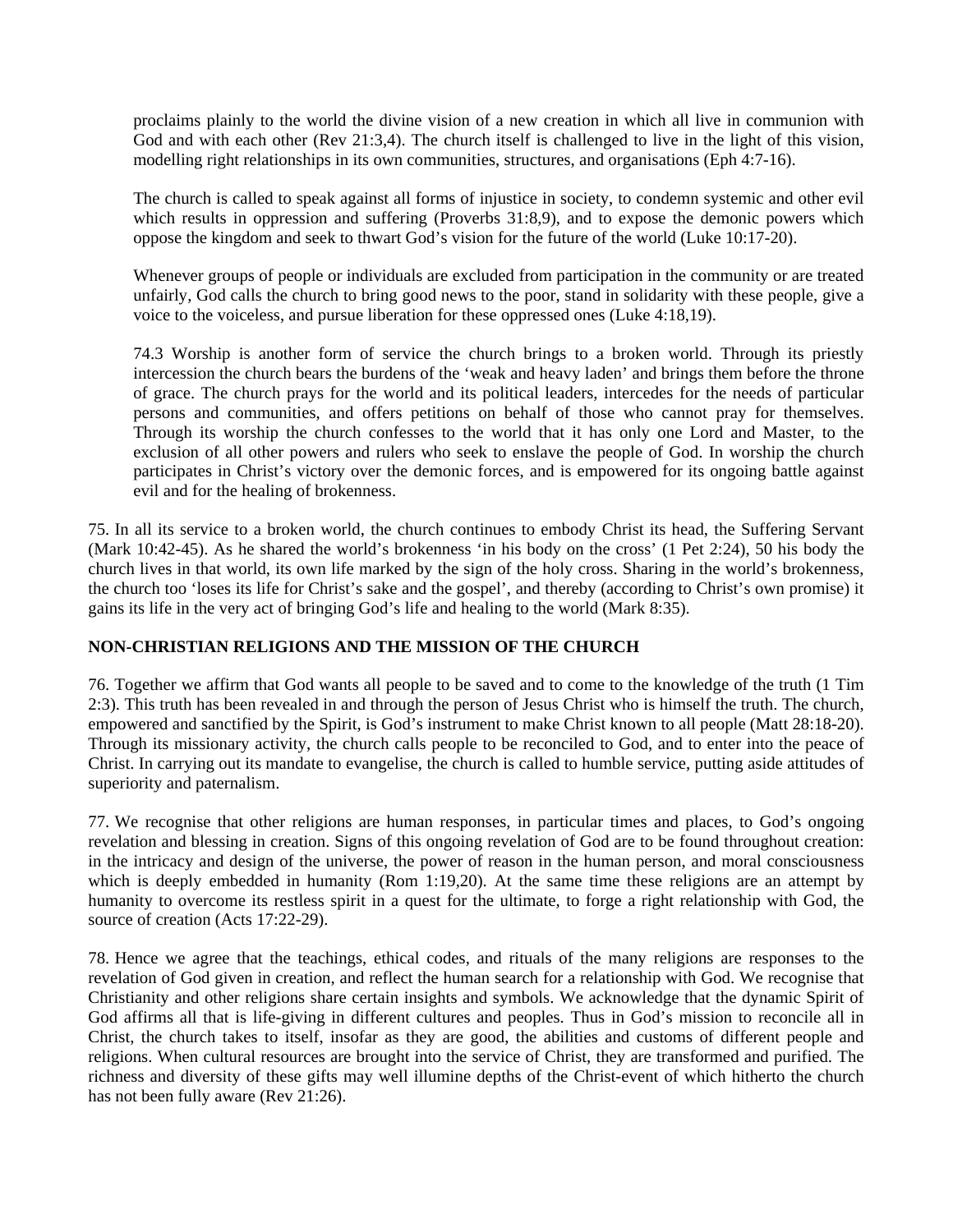79. The Catholic Church teaches that the grace of Christ works invisibly in the hearts of all people of good will. As Vatican II says, 'since Christ died for all, and since all people are in fact called to one and the same destiny, which is divine, we must hold that the Holy Spirit offers to all the possibility of being made partners, in a way known to God, in the paschal mystery' *(Gaudium et Spes,* 22). God's saving grace extends beyond the boundaries of the church and is offered to all people. This offer can be accepted or rejected. Wilfully to reject God's offer is to sin. To accept God's self-offering is to receive the grace of justification.

80. Lutherans acknowledge that with God nothing is impossible, and that God could use means apart from the word of the gospel and the sacraments to serve his saving purposes. However, Lutherans believe that there are no clear biblical warrants for affirming that God does and will in fact use other ways of bringing people to the saving knowledge of the truth which is in Christ Jesus. What can be said with certainty is that those who are saved are saved, not by the mere practice of their religion, but by the grace of God in Christ (Eph 2:8); that those who reject God's offer in Christ and persist in this rejection are condemned (John 3:18, 36); and that Christians are called urgently to proclaim the gospel to all (Acts 1:8).

81. Together we confess that Jesus Christ is the way, the truth and the life, and that 'no-one comes to the Father' except through Christ. The Lord Jesus won salvation for all (1 John 2:2; 2 Cor 5:15). This salvation is received by faith, which is itself a gracious gift of God's Holy Spirit working through the powerful gospel (Rom 1:16,17; 10:12-17). Salvation will always be the fruit of the grace of Christ, offered and made effective in human hearts by the Holy Spirit.

### **ECUMENICAL RELATIONSHIPS AND THE MISSION OF THE CHURCH**

82. Jesus' prayer to the Father was: 'As you, Father, are in me and I am in you, may they also be in us, so that the world may believe that you have sent me' (John 17:21). Our experience, however, is that faithful Christians confess their faith separated from each other in different church bodies. While we recognise the circumstances which led to division, and the commitment to the gospel which often characterised those involved, we acknowledge that a divided church is not in keeping with Christ's desire that his disciples demonstrate to the world the unity which they all have in him. Although Christ has called us to uphold the truth which he has entrusted to his church, it is clearly not his will that a divisive spirit or rivalry prevail among those who profess to believe that Jesus is the one and only Lord and Saviour for all humanity (Phil 2:1-5). We recognise that the continuing divisions between the churches are a hindrance to the preaching of the gospel of reconciliation. Since our message is that we have been forgiven and reconciled to God through Christ and are one in him, we have a clear responsibility to demonstrate our unity and to be reconciled to each other (Eph 2:14-18).

83. The ecumenical imperative is urgent: our churches have the duty to repent, to pray, and to act so that the oneness for which Christ prayed may be realised among us (Eph 4:3). Striving to express this unity involves us in the duty of developing right relationships with each other; it establishes our ecumenical task. We are aware of many ways in which we can work together to express and to model in the world the oneness given in Christ. Greater co-operation is desirable in many areas of church life as we assist those suffering from injustice, or as we become involved in action which demonstrates our common commitment to the service of love.

84. We are called to face the issues and doctrinal concerns which separate us. This involves, first of all, a willingness to confess whatever responsibility we bear for the divisions which continue to confront us. It means a serious attempt to identify our differences, trying to determine those which are critical in keeping us apart, and those which are not church divisive.

85. With regard to the issues which divide our churches, we pledge fidelity to the truth as we search for a deeper understanding which will make possible a common confession of faith. We commit ourselves to a continuing process of dialogue and discussion in the hope of a final resolution of our differences. Our goal is full reconciliation and communion so that we may experience the joy of proclaiming the word of God and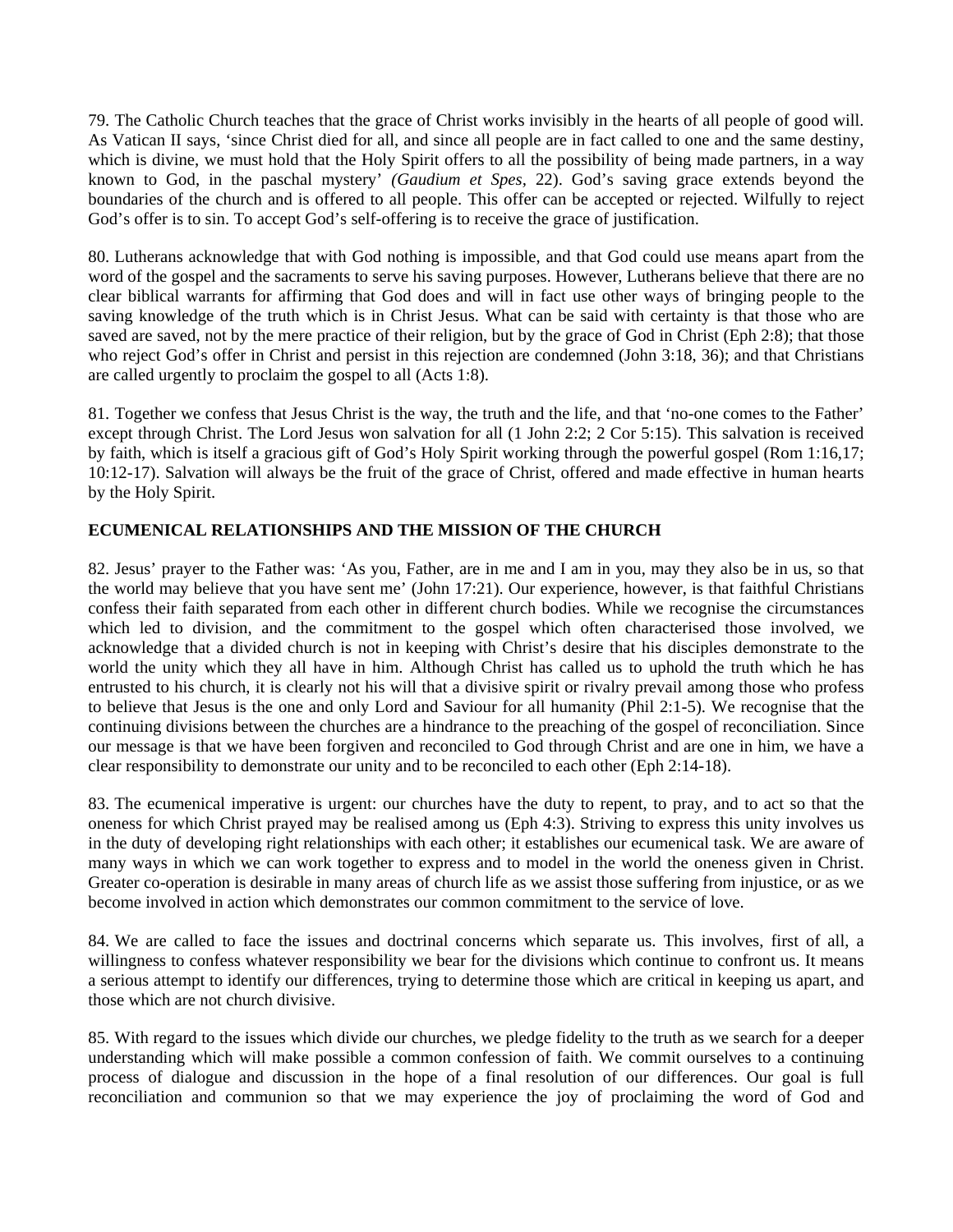celebrating the sacraments together.

### *IV. The Next Step Together*

86. The formulation of the present document has taken us on a journey together over five years. In bringing this stage of our journey to a close, we recall that we have been involved in much more than an academic discussion about *communio.* We have also experienced growth in communion. At various points along the way, we have stood in awe at the mystery of the gracious condescension of God who has called us and given us a share in the divine communion. We have been struck with wonder at God's plan to sanctify the church to be his own servant in and for the world, and ultimately to unite all things in and under Christ. At the same time, we have joyfully discovered that despite our long history of division and antagonism, and despite our distinctive theological traditions, we have been able to make common confession in many aspects of *communio.* As our discussions progressed, we partners in dialogue have been granted a greater awareness of being companions on the way and sharers in the blessings and responsibilities of fellowship in and with Christ. For all this we give thanks to God.

87. While we rejoice in our common heritage and the extent of our common confession, we also acknowledge that some issues relating to *communio* require further study. In particular, further discussion is needed on the subject of the relationship between the church and people of other faiths; the veneration and invocation of the saints; and the possibility of recognising communion within diverse organisational forms. Our dialogue has only touched upon these matters; in them lie challenging agenda for the future.

88. Since we have developed a significant momentum and attained an even greater degree of mutual trust and love, it is important that we continue to press on toward further mutual understanding and theological convergence. As a next step, we propose a round of dialogue on the gospel and justification. We have already noted in our discussion on 'Communion through the Gospel' that the gospel is of fundamental importance to the life of the church, and that since the Second Vatican Council there has been renewed appreciation of the truth that those who exercise public ministry in the church have the pre-eminent duty to proclaim the gospel. Dialogue on the gospel promises to be rich and rewarding. While the issue of justification has been a matter of controversy between us since Reformation times, we are confident that our relationship is of such maturity that we can reexamine this issue in depth and with frankness. Our hope is that this discussion will enable us to dispel misunderstandings and to make a common confession on this crucial issue.

89. We look forward to a new round of dialogue. It is our conviction, however, that the time has come for us to give visible and practical expression to the considerable convergence we have discovered and arrived at in our dialogue. We believe that the communion we share ought to be expressed in greater cooperation in areas such as social concerns, shared witness, theological education at various levels, and joint study programs. Such cooperation would give concrete expression to the common confession we have made, and reinforce our commitment to strive for greater expressions of unity. We therefore undertake to encourage our respective churches to explore avenues for further and deeper co-operation. At the same time we commit ourselves to join Christ in praying that we may all be one as he and the Father are one (John 17:22).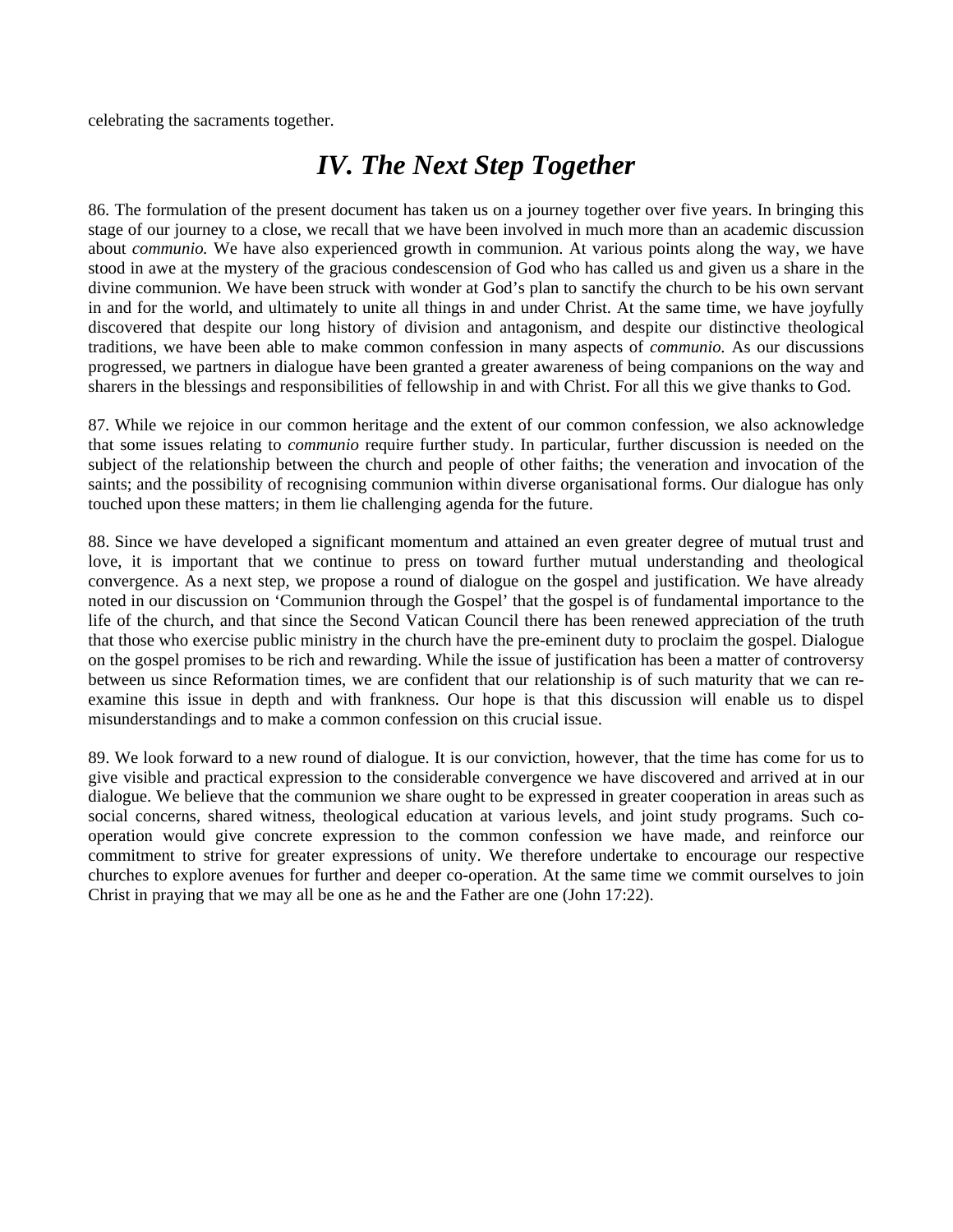### Participants

On 23 November 1989 at their 63rd Meeting, members of the Dialogue decided that following the completion of *Pastor and Priest* they would turn their attention to Ecclesiology. Discussion of this topic began on 9 March 1990. It is from this latter date that participants are indicated. Unless listed otherwise, involvement is from March 1990 to August 1995.

#### **Roman Catholic Participants**

The Most Rev Leonard A Faulkner, Archbishop of Adelaide The Rev Denis Edwards, **Joint Chairman**  The Rev Michael Rodger The Rev kevin O'Loughlin Sr Mary Cresp, RSJ The Rev Robert G Simons, CM (March 1990 - October 1993) The Rev Ernesto Espina, CM, SSL (March 1990 - October 1993) The Rev Peter Cross (March 1990 - March 1991) The Rev John Thornhill, SM (April 1992-) The Rev Gregory Brett, CM (October 1992 - October 1994) **Secretary (1993) Joint Secretary (1994)**  Sr Bernadette Kiley, OP (June 1994 - ) The Rev Laurence McNamara, CM (June 1995- )

### **Lutheran Participants**

The Rev Leslie B Grope, Former President General, Lutheran Church of Australia The Rev J T Erich Renner, **Joint Chairman** (1990 - 1994) The Rev Brian H Schwarz, **Joint Chairman** (1995) The Rev John G Strelan, First Vice-President, Lutheran Church of Australia The Rev Noel E Weiss The Rev Siegfried P Hebart, AM (March 1990 - October 1990) The Rev Daniel Ch Overduin (March 1990 - June 1992) The Rev Roger H Munchenberg (March 1990 - June 1993) **Secretary** (1990 - 1993) Mr Mervyn A Wagner (March 1991 - ) The Rev Michael J Hassold (June 1992-) The Rev Graham R Harms (March 1993 - October 1994) **Joint Secretary** (1994) The Rev Edward H Schroeder (March 1994 - October 1994) The Rev Stephen C Haar (February 1995- ) Ms Wendy E Mayer (February 1995 - )

### **Minute Secretaries**

#### **Catholic:**

The Rev Andrew Hogan (March 1990 - April 1992) The Rev James McEvoy (August 1991, June 1992 - ) **Secretary (1995)**  Mrs Geraldine Hawkes (October 1991)

### **Lutheran:**

The Rev Michael J Hassold (March 1990 - April 1992) The Rev Graham R Harms (June 1992 - October 1993) The Rev Stephen C Haar (March 1994 - October 1994) The Rev Joseph H G Kirchner (February 1995- )

### **Drafting Committee**

The Rev Noel E Weiss The Rev Robert G Simons (1990 - 1993)